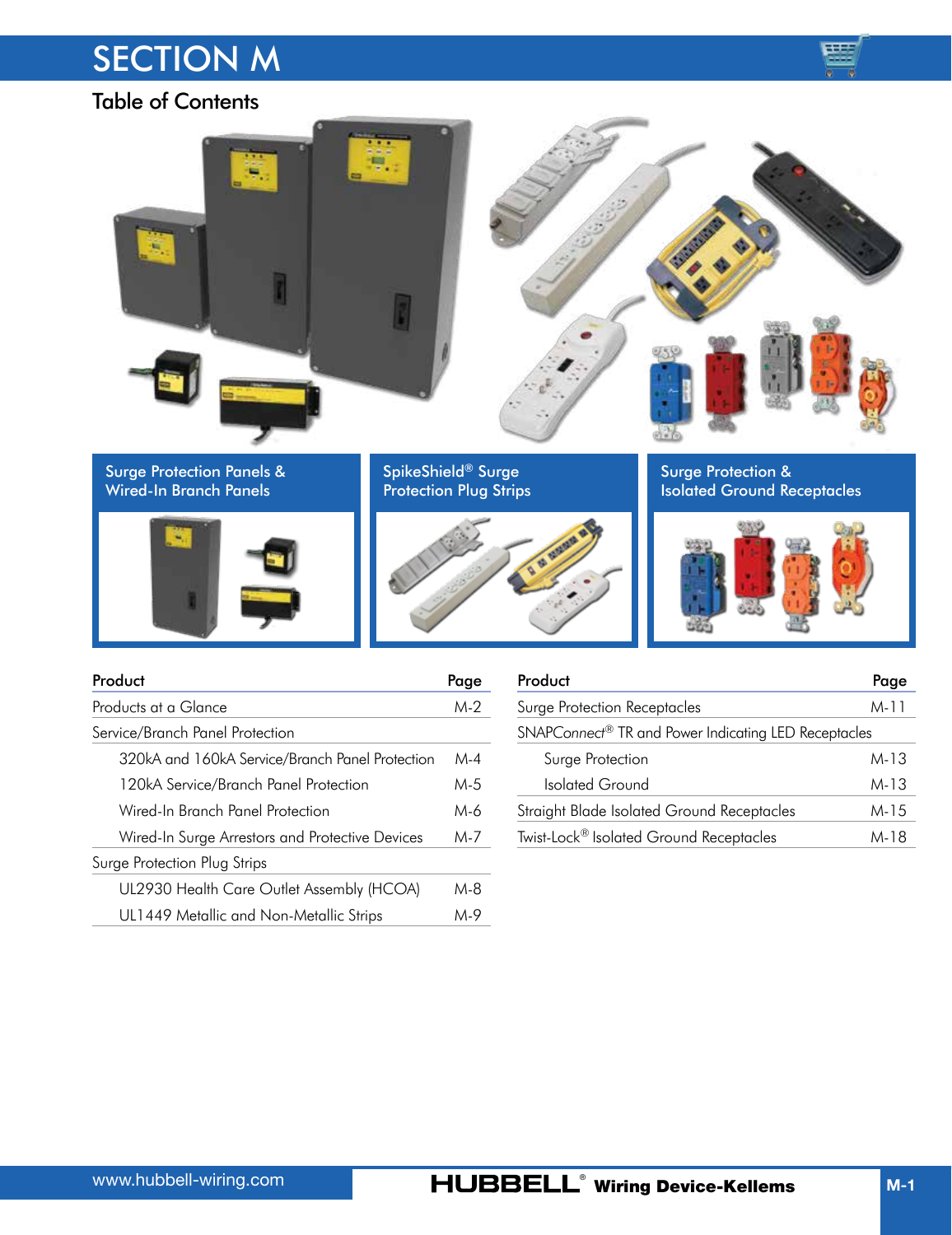## <span id="page-1-0"></span>Products at a Glance



#### Surge Protection Panels and Wired-In Branch Panels

- 320,000, 160,000 and 120,000 peak amp capacity
- Wired-in branch panel protection 100,000 peak amp capacity
- Wired-in surge arrestors, single phase 36,000 and three phase 40,000
- Wired-in surge protective devices 50,000 peak amp capacity

## SpikeShield® Surge Protection Plug Strips

- UL2930 HCOA's
- UL1449 SPD's
- 15A and 20A versions
- Available in metallic and non-metallic
- 6 foot or 15 foot cords available
- USB versions in several models



### Surge Protection Receptacles

- Available in Specification and Hospital Grade versions
- SNAPConnect<sup>®</sup> version with tamper-resistant shutters
- Isolated Ground Specification and Hospital Grade SPD's available



### Isolated Ground Receptacles

- Available in Specification and Hospital Grade
- Twist-Lock® Isolated Ground available
- Isolated Ground SPD's also available

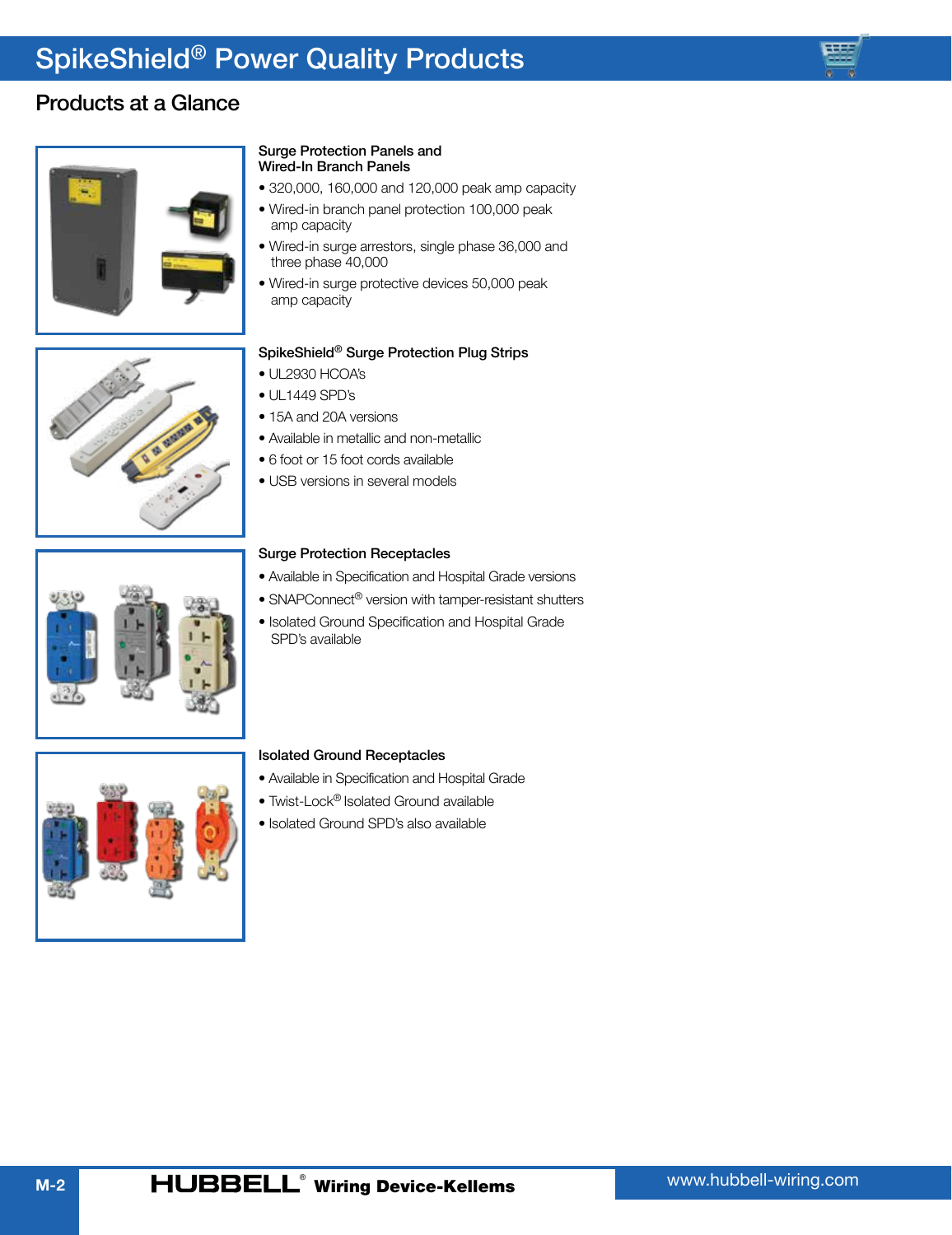## **Features and Benefits**

## **Hubbell Surge Protective Devices (SPD)**

A cascading approach is encouraged for optimal surge protection of any facility or home. A cascading approach includes surge protection at the service entrance, branch panel and the point-of-use. Hubbell offers a comprehensive offering of panel surge products, innovative surge strips and the broadest surge receptacle offering in the industry.

The SpikeShield® line of panel surge protective devices offers a broad selection of products to meet the many requirements of industrial, commercial, institutional and residential applications. Hubbell offers a complete offering of high quality, cost effective panel surge products.

- All panel surge products are UL1449 4th edition listed
- Protection levels from 50 kA to 320 kA to handle all real world surge events
- 120, 160 and 320 kA versions feature bus bar construction, bolt down modules, surge counter and a metallic NEMA 1 enclosure
- Hubbell's wired-in surge units are ideal for service entrance, branch panel, or point of use applications such as protecting variable speed drives or other sensitive equipment on the plant floor



**HBL4P320DB**



### Housing Design

• Surface mounting

- Compact design with bus-bar pathways, allows installation in areas with space restrictions
- NEMA 1 enclosure
- All panel products are UL Listed to Standard 1449 4th edition.





Interior Design

- connection and allows for easy replacement • Thermal fuse prevents the MOVs from
- overheating when exposed to high current levels
- Peak amp capacity for 120kA, 160kA and 320kA, protects equipment under the worst electrical conditions



- Diagnostics panel
- LED and audible alarm for module failure with silencing
- UL 1449 Type 1 to be used in both Type 1 and Type 2 applications
- Type 1 SPD's can be located at any point in the electrical system, on the line or load side of the equipment overcurrent device



#### Optional Disconnect Models

- 160 kA and 320 kA surge panels are available with an optional integral disconnect
- Integral switch allows power to SPD to be disconnected before opening the enclosure door



## www.hubbell-wiring.com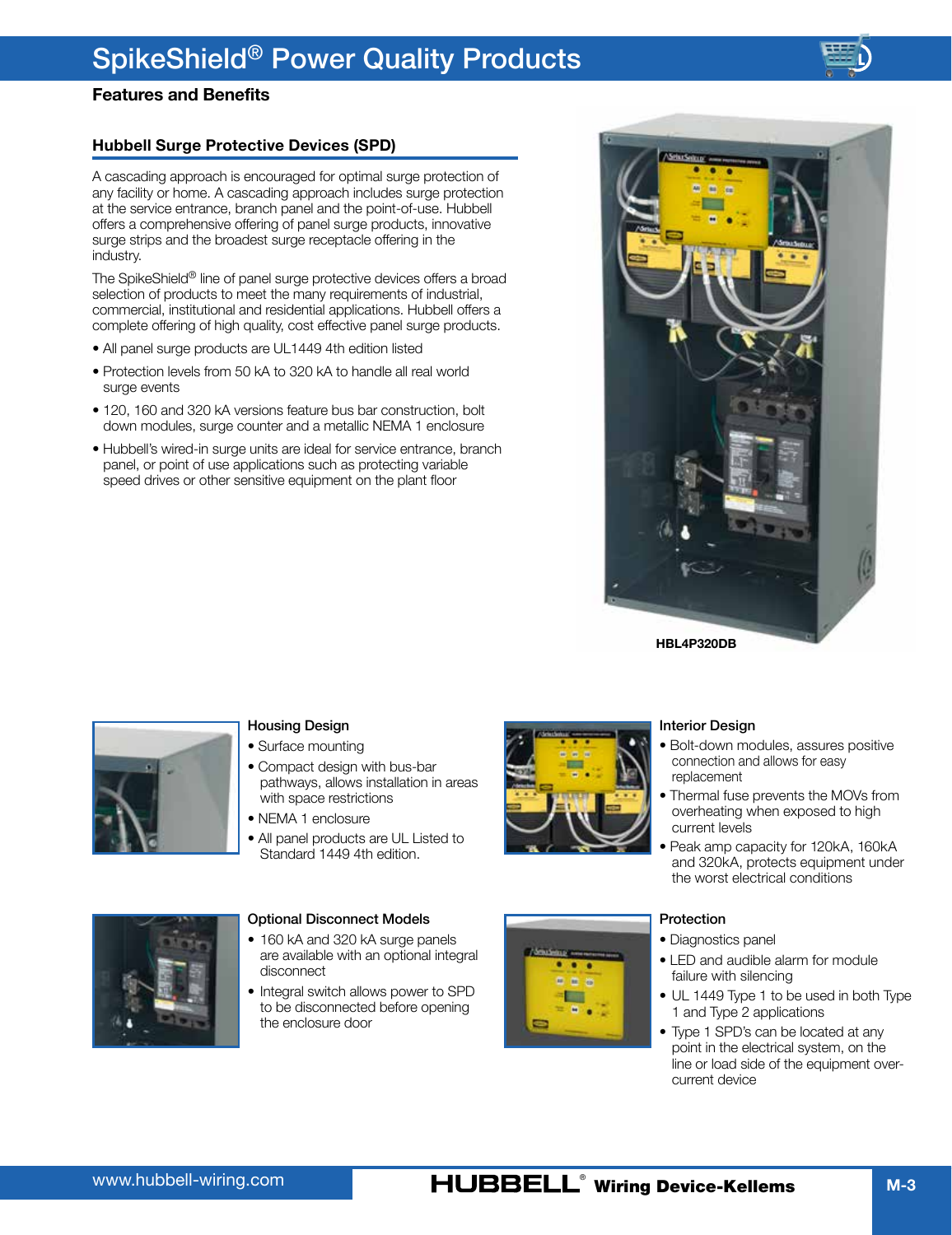<span id="page-3-0"></span>

The SpikeShield® service entrance product line includes a line of panels with replaceable modules. This series features improved performance through the use of a low impedance bus-bar design and easily replaceable bolt-down modules.

They incorporate a modular (replaceable surge protection modules) design and feature the latest industry approvals and safety ratings. Including UL1449 4th edition.

- Improved performance through the use of a low impedance bus-bar design
- Replaceable surge protection modules
- Surge counter included in all units
- NEMA 1 enclosure
- LED and audible alarm status indicator





## **Service/Branch Panel Protection 320,000 Peak Amp Capacity (Type 1 SPD)**

| Voltage                       | Configuration                             | Catalog Number    | With Disconnect    | <b>Replacement Module</b>   |
|-------------------------------|-------------------------------------------|-------------------|--------------------|-----------------------------|
| 120/240V AC Single Phase      | 1Ph. $3$ -wire $+G$                       | <b>HBL3P320B</b>  | HBL3P320DB         | <b>HBL160M120B</b>          |
| 120/208V AC Wye*              | 3Ph. Wye 4-wire +G                        | <b>HBL4P320B</b>  | HBL4P320DB         | <b>HBL160M120B</b>          |
| 240V AC Delta                 | 3Ph. Delta 3-wire Corner Gnd <sup>A</sup> | <b>HBL5P320B</b>  | HBL5P320DB         | <b>HBL160M240B</b>          |
| 240/120V AC Delta split phase | 3Ph. Delta 4-wire +G 'High Leg'           | <b>HBL6P320B</b>  | HBL6P320DB         | HBL160M240BHL & HBL160M120B |
| 277/480V AC Wye**             | 3Ph. Wye 4-wire +G                        | <b>HBL8P320B</b>  | HBL8P320DB         | <b>HBL160M480B</b>          |
| 480V AC Delta                 | 3Ph. Delta 3-wire Corner Gnd <sup>A</sup> | <b>HBL9P320B</b>  | HBL9P320DB         | <b>HBL160M480DB</b>         |
| 347/600V AC Wye               | 3Ph. Wye 4-wire +G                        | <b>HBL10P320B</b> | <b>HBL10P320DB</b> | <b>HBL160M600B</b>          |
| 600V AC Delta                 | 3Ph. Delta 3-wire Corner Gnd <sup>A</sup> | <b>HBL11P320B</b> | <b>HBL11P320DB</b> | HBL160M600B                 |

## **Service/Branch Panel Protection 160,000 Peak Amp Capacity (Type 1 SPD)**

| Voltage                       | Configuration                             | Catalog Number    | With Disconnect | <b>Replacement Module</b>   |
|-------------------------------|-------------------------------------------|-------------------|-----------------|-----------------------------|
| 120/240V AC Single Phase      | 1Ph. $3$ -wire $+G$                       | HBL3P160B         | HBL3P160DB      | <b>HBL160M120B</b>          |
| 120/208V AC Wye*              | 3Ph. Wye 4-wire +G                        | HBL4P160B         | HBL4P160DB      | <b>HBL160M120B</b>          |
| 240V AC Delta                 | 3Ph. Delta 3-wire Corner Gnd <sup>A</sup> | HBL5P160B         | HBL5P160DB      | <b>HBL160M240B</b>          |
| 240/120V AC Delta split phase | 3Ph. Delta 4-wire +G 'High Leg'           | HBL6P160B         | HBL6P160DB      | HBL160M240BHL & HBL160M120B |
| 277/480V AC Wye**             | 3Ph. Wye 4-wire +G                        | HBL8P160B         | HBL8P160DB      | <b>HBL160M480B</b>          |
| 480V AC Delta                 | 3Ph. Delta 3-wire Corner Gnd <sup>A</sup> | HBL9P160B         | HBL9P160DB      | <b>HBL160M480DB</b>         |
| 347/600V AC Wye               | 3Ph. Wye 4-wire +G                        | <b>HBL10P160B</b> | HBL10P160DB     | <b>HBL160M347B</b>          |
| 600V AC Delta                 | 3Ph. Delta 3-wire Corner Gnd <sup>A</sup> | <b>HBL11P160B</b> | HBL11P160DB     | HBL160M600B                 |
|                               |                                           |                   |                 |                             |

*Note: Units come standard with Surge Counter.*

*\*120/208 Wye also applies to 127/220 Wye.*

*\*\*277/480 Wye also applies to 220/380 Wye, 230/400 Wye and 240/415 Wye.*

#### **Electrical Specifications**

|                   |                   |                    |                   |                   |                    | <b>Voltage Protection Rating (VPR)</b> |          |          |                    |       |       |       |
|-------------------|-------------------|--------------------|-------------------|-------------------|--------------------|----------------------------------------|----------|----------|--------------------|-------|-------|-------|
|                   |                   |                    |                   |                   |                    | L-N                                    |          | L-G      | $N-G$              |       | L-L   |       |
| 320kA Panel       | 160kA Panel       | SCCR               | Ιn                | MCOV <sup>-</sup> | 320 <sub>k</sub> A | 160kA                                  | 320kA    | 160kA    | 320 <sub>k</sub> A | 160kA | 320kA | 160kA |
| <b>HBL3P320B</b>  | <b>HBL3P160B</b>  | 200 <sub>k</sub> A | 20kA              | 320/160           | 900                | 700                                    | 900      | 700      | 800                | 600   | 1500  | 1000  |
| <b>HBL4P320B</b>  | <b>HBL4P160B</b>  | 200 <sub>k</sub> A | 20kA              | 320/160           | 900                | 700                                    | 900      | 700      | 800                | 600   | 1500  | 1000  |
| <b>HBL5P320B</b>  | HBL5P160B         | 200 <sub>k</sub> A | 20kA              | 320/160           | N/A                | N/A                                    | 1500     | 1200     | N/A                | N/A   | 2000  | 1500  |
| <b>HBL6P320B</b>  | HBL6P160B         | 200 <sub>k</sub> A | 20kA              | 320/160           | 1000/1200          | 900/1500                               | 900/1200 | 900/1200 | 800                | 700   | 1500  | 1500  |
| <b>HBL8P320B</b>  | HBL8P160B         | 200 <sub>k</sub> A | 20kA              | 320/160           | 1500               | 1200                                   | 1500     | 1200     | 1200               | 1200  | 2000  | 2500  |
| HBL9P320B         | HBL9P160B         | 200 <sub>k</sub> A | 20 <sub>k</sub> A | 320/160           | N/A                | N/A                                    | 1800     | 1800     | N/A                | N/A   | 2500  | 2500  |
| <b>HBL10P320B</b> | <b>HBL10P160B</b> | 200 <sub>k</sub> A | 20 <sub>k</sub> A | 320/160           | 1500               | 1500                                   | 1500     | 1500     | 1500               | 1500  | 2500  | 2500  |
| <b>HBL11P320B</b> | <b>HBL11P160B</b> | 200 <sub>k</sub> A | 20kA              | 320/160           | N/A                | N/A                                    | 3000     | 2500     | N/A                | N/A   | 2500  | 2500  |

*Note: Specification applies to both (B) and (DB) series.*

*SCCR - Short Circuit Current Rating. † MCOV - Maximum Continuous Operating Voltage. In - Nominal discharge current.*

### **Product Specifications**

| Max. Surge Current per Phase: | 320kA and 160kA                                                                                        |
|-------------------------------|--------------------------------------------------------------------------------------------------------|
| Max. Operating Temperature:   | -20°F to 149°F (-4°C to 65°C)                                                                          |
| Diagnostics Indicators:       | Push to Test Diagnostics, Red and Green Status LED's. Dry Contacts, Audible Alarm and Surge Counter    |
| Dimensions:                   | 11.04"W x 22.44"H x 7.87"D (320kA) and 11.04"W x 20.32"H x 5.32"D (160kA)                              |
| Weight:                       | 37 lbs. Max. (320kA) and 27 lbs. Max. (160kA)                                                          |
| Terminal Accommodation:       | #10 AWG to #2 AWG                                                                                      |
| Operating Frequency:          | 50/60 Hz                                                                                               |
| FMI/RFI:                      | Up to $-30dB$                                                                                          |
| Housing Rating:               | NFMA 1                                                                                                 |
| Listing:                      | cULus UL1449 4th edition type 1 SPD, UL1283 5th edition, CSA C22.2 No. 269.2-13 1st edition, CSA 22.2, |
|                               | No. 8-13, 5th edition.                                                                                 |
| Warranty:                     | 10 year                                                                                                |
|                               |                                                                                                        |



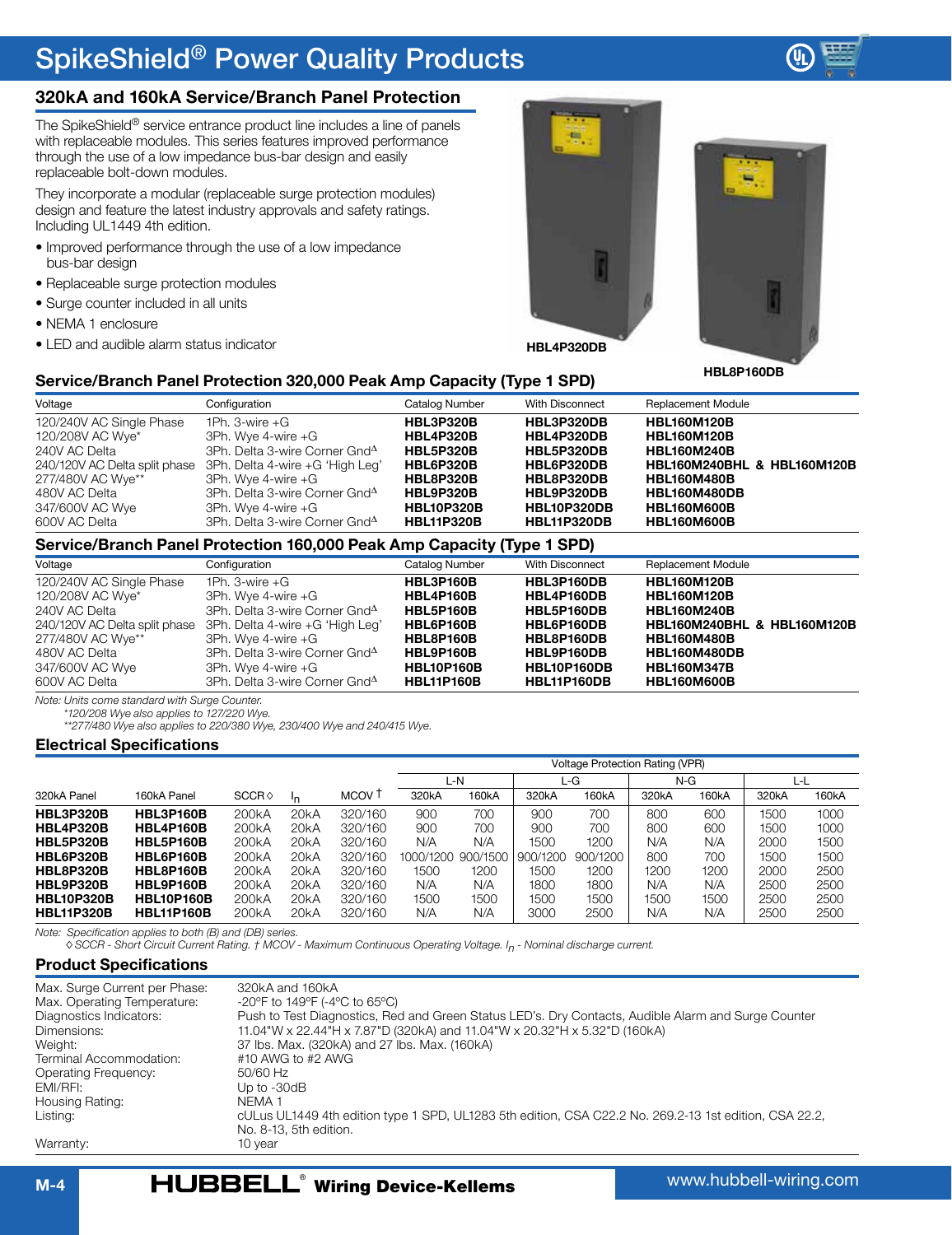## <span id="page-4-0"></span>**120kA Service/Branch Panel Protection**

The SpikeShield® 120kA branch panel product offering features an economical, compact, modular design.

These wired-in products can protect branch panels, safety switches and load centers. They can be installed as an appendage or flush mounted to a finished wall next to the panel. The versatility of the wired-in products allows them to be used on branch panels, as well as main panel protection found in smaller commercial facilities or residential applications.

- Economical, compact, modular design
- Protect branch panels, safety switches and load centers
- Appendage or flush mounted to a finished wall next to the panel
- Surge counter included in all units
- NEMA 1 enclosure
- LED and audible alarm status indicator
- UL1449 4th edition



### **Service/Branch Panel Protection 120,000 Peak Amp Capacity (Type 1 SPD)**

| Voltage V AC             | Configuration                                                 | Catalog Number    | <b>Replacement Module</b>  |
|--------------------------|---------------------------------------------------------------|-------------------|----------------------------|
| 120/240V AC Single Phase | 1Ph. 3-wire $+G$                                              | <b>HBL3P120C</b>  | HBL3P120CM                 |
| 120/208V AC Wye*         | 3Ph. Wye 4-wire +G                                            | <b>HBL4P120C</b>  | HBL4P120CM                 |
|                          | 240/120V AC Delta split phase 3Ph. Delta 4-wire +G 'High Leg' | <b>HBL6P120C</b>  | HBL6P120CMAC & HBL6P120CMB |
| 277/480V AC Wye**        | 3Ph. Wye 4-wire +G                                            | <b>HBL8P120C</b>  | HBL8P120CM                 |
| 480V AC Delta            | 3Ph. Delta 3-wire Corner Gnd <sup>A</sup>                     | HBL9P120C         | HBL9P120CM                 |
| 347/600V AC Wye          | 3Ph. Wye 4-wire +G                                            | <b>HBL10P120C</b> | HBL10P120CM                |
| 600V AC Delta            | 3Ph. Delta 3-wire Corner Gnd <sup>4</sup>                     | <b>HBL11P120C</b> | <b>HBL11P120CM</b>         |

*Note: Units come standard with Surge Counter.*

*\*120/208 Wye also applies to 127/220 Wye.*

*\*\*277/480 Wye also applies to 220/380 Wye, 230/400 Wye and 240/415 Wye.*

#### **Electrical Specifications**

|                   |                    |      |                   | <b>Voltage Protection Rating (VPR)</b> |          |      |      |  |
|-------------------|--------------------|------|-------------------|----------------------------------------|----------|------|------|--|
| 120kA Panel       | SCCR               |      | MCOV <sub>1</sub> | L-N                                    | L-G      | N-G  |      |  |
| HBL3P120C         | 200 <sub>k</sub> A | 20kA | 120               | 700                                    | 700      | 600  | 1000 |  |
| <b>HBL4P120C</b>  | 200 <sub>k</sub> A | 20kA | 120               | 700                                    | 700      | 600  | 1000 |  |
| HBL6P120C         | 200 <sub>k</sub> A | 20kA | 120               | 700/1000                               | 700/1000 | 600  | 1200 |  |
| HBL8P120C         | 200 <sub>k</sub> A | 20kA | 120               | 1200                                   | 1200     | 1000 | 2000 |  |
| HBL9P120C         | 200 <sub>k</sub> A | 20kA | 120               | N/A                                    | 1800     | N/A  | 2000 |  |
| <b>HBL10P120C</b> | 200 <sub>k</sub> A | 20kA | 120               | 1500                                   | 1500     | 1200 | 2500 |  |
| <b>HBL11P120C</b> | 200 <sub>k</sub> A | 20kA | 120               | N/A                                    | 2500     | N/A  | 2500 |  |

*Note: SCCR - Short Circuit Current Rating. † MCOV - Maximum Continuous Operating Voltage. In - Nominal discharge current.*

#### **Product Specifications**

| Max. Surge Current per Phase: | 120 <sub>k</sub> A                                                                                     |
|-------------------------------|--------------------------------------------------------------------------------------------------------|
| Max. Operating Temperature:   | -40°F to 149°F (-40°C to 65°C)                                                                         |
| Diagnostics Indicators:       | Push to Test Diagnostics, Red and Green Status LED's. Dry Contacts, Audible Alarm and Surge Counter    |
| Dimensions:                   | 11.04"W x 11.44"H x 5.32"D                                                                             |
| Weight:                       | 23.0 lbs. Max.                                                                                         |
| Terminal Accommodation:       | #10 AWG to #2 AWG                                                                                      |
| Operating Frequency:          | 50/60/400 Hz                                                                                           |
| EMI/RFI:                      | Up to $-30dB$                                                                                          |
| Housing Rating:               | NFMA 1                                                                                                 |
| Listing:                      | cULus UL1449 4th edition type 1 SPD, UL1283 5th edition, CSA C22.2 No. 269.2-13 1st edition, CSA 22.2, |
|                               | No. 8-13, 5th edition.                                                                                 |
| Warranty:                     | 10 vear                                                                                                |

www.hubbell-wiring.com

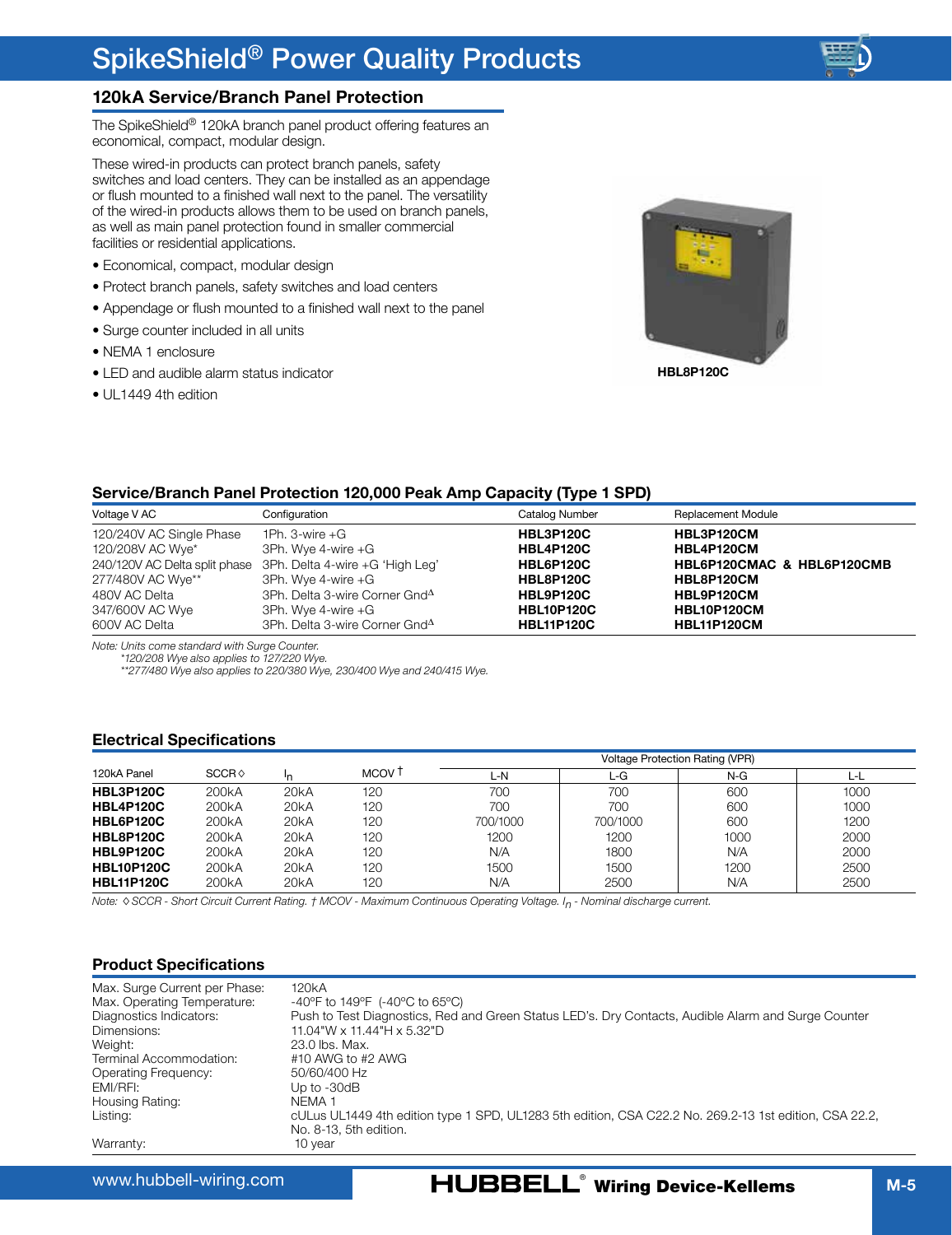

## <span id="page-5-0"></span>**Wired-In Branch Panel Protection**

The wired-in surge protection device brick design is ideal for areas where space is a major consideration. The surge unit can be mounted directly to the panel through a chase nipple connection which will reduce lead length and impedance while increasing protection levels.

The 100kA product features a NEMA 4X housing and a 200kA SCCR rating.

The SpikeShield wired-in surge protective devices are UL1449 4th edition listed.

- 100,000 Peak Amperage Capacity
- Ideal for areas where space is a major consideration
- Can be mounted directly to the panel through a chase nipple connection to reduce lead length and impedance



#### **Wired-In Branch Panel Protection 100,000 Peak Amp Capacity (Type 2 SPD)**

| Service Voltage               | Configuration                             | Catalog Number    |
|-------------------------------|-------------------------------------------|-------------------|
| 120/240V AC Single Phase      | 1Ph. $3$ -wire $+G$                       | HBL3W100C         |
| 120/208V AC Wye*              | 3Ph. Wye 4-wire +G                        | <b>HBL4W100C</b>  |
| 240V AC Delta                 | 3Ph. Delta 3-wire Corner Gnd <sup>4</sup> | <b>HBL5W100C</b>  |
| 240/120V AC Delta split phase | 3Ph. Delta 4-wire +G 'High Leg'           | HBL6W100C         |
| 277/480V AC Wye**             | 3Ph. Wye 4-wire +G                        | HBL8W100C         |
| 480V AC Delta                 | 3Ph. Delta 3-wire Corner Gnd <sup>4</sup> | HBL9W100C         |
| 347/600V AC Wye               | 3Ph. Wye 4-wire +G                        | <b>HBL10W100C</b> |
| 600V AC Delta                 | 3Ph. Delta 3-wire Corner Gnd <sup>4</sup> | <b>HBL11W100C</b> |

*Note: \*120/208 Wye also applies to 127/220 Wye. \*\*277/480 Wye also applies to 220/380 Wye, 230/400 Wye and 240/415 Wye. Also can be used on ungrounded systems.*

### **Electrical Specifications**

|                   |                    |      |                   |      | <b>Voltage Protection Rating (VPR)</b> |      |      |  |
|-------------------|--------------------|------|-------------------|------|----------------------------------------|------|------|--|
| Catalog Number    | SCCR               |      | MCOV <sub>T</sub> | L-N  | ∟-G                                    | N-G  | L-L  |  |
| <b>HBL3W100C</b>  | 200 <sub>k</sub> A | 20kA | 150/270           | 900  | 1200                                   | 700  | 1500 |  |
| <b>HBL4W100C</b>  | 200 <sub>k</sub> A | 20kA | 150/270           | 900  | 1200                                   | 700  | 1500 |  |
| HBL5W100C         | 200 <sub>k</sub> A | 20kA | 300               | N/A  | N/A                                    | N/A  | 1500 |  |
| HBL6W100C         | 200 <sub>k</sub> A | 20kA | 275/150           | 1000 | 1200                                   | 700  | 1500 |  |
| <b>HBL8W100C</b>  | 200 <sub>k</sub> A | 20kA | 320/640           | 1200 | 2000                                   | 1000 | 2500 |  |
| HBL9W100C         | 200 <sub>k</sub> A | 20kA | 640               | N/A  | N/A                                    | N/A  | 3000 |  |
| <b>HBL10W100C</b> | 200 <sub>k</sub> A | 20kA | 390/780           | 1500 | 2500                                   | 1500 | 3000 |  |
| <b>HBL11W100C</b> | 200 <sub>k</sub> A | 20kA | 780               | N/A  | N/A                                    | N/A  | 3000 |  |

*Note: SCCR - Short Circuit Current Rating.*

*† MCOV - Maximum Continuous Operating Voltage.*

*I n - Nominal discharge current.*

#### **Product Specifications**

| Max. Surge Current per Phase:<br>Max. Operating Temperature: | 100kA<br>-40°F to 140°F (-40°C to 60°C)                                              |
|--------------------------------------------------------------|--------------------------------------------------------------------------------------|
| Diagnostics Indicators:                                      | Green Status LED's, Audible Alarm, Dry Contacts                                      |
| Dimensions:                                                  | $9.9''$ W x 4.8"H x 3.1"D                                                            |
| Weight:                                                      | 4.78 lbs.                                                                            |
| Terminal Accommodation:                                      | #10 AWG 18.0" Wire Leads                                                             |
| Frequency:                                                   | 50/60 Hz                                                                             |
| FMI/RFI:                                                     | Up to $-30dB$                                                                        |
| Housing Rating:                                              | Tvpe 4X                                                                              |
| Listing:                                                     | cULus UL 1449 4th edition type 2 SPD, UL1283 (Wye prod. only), CSA C22.2 NO. 8-M1986 |
| Warranty:                                                    | 10 year                                                                              |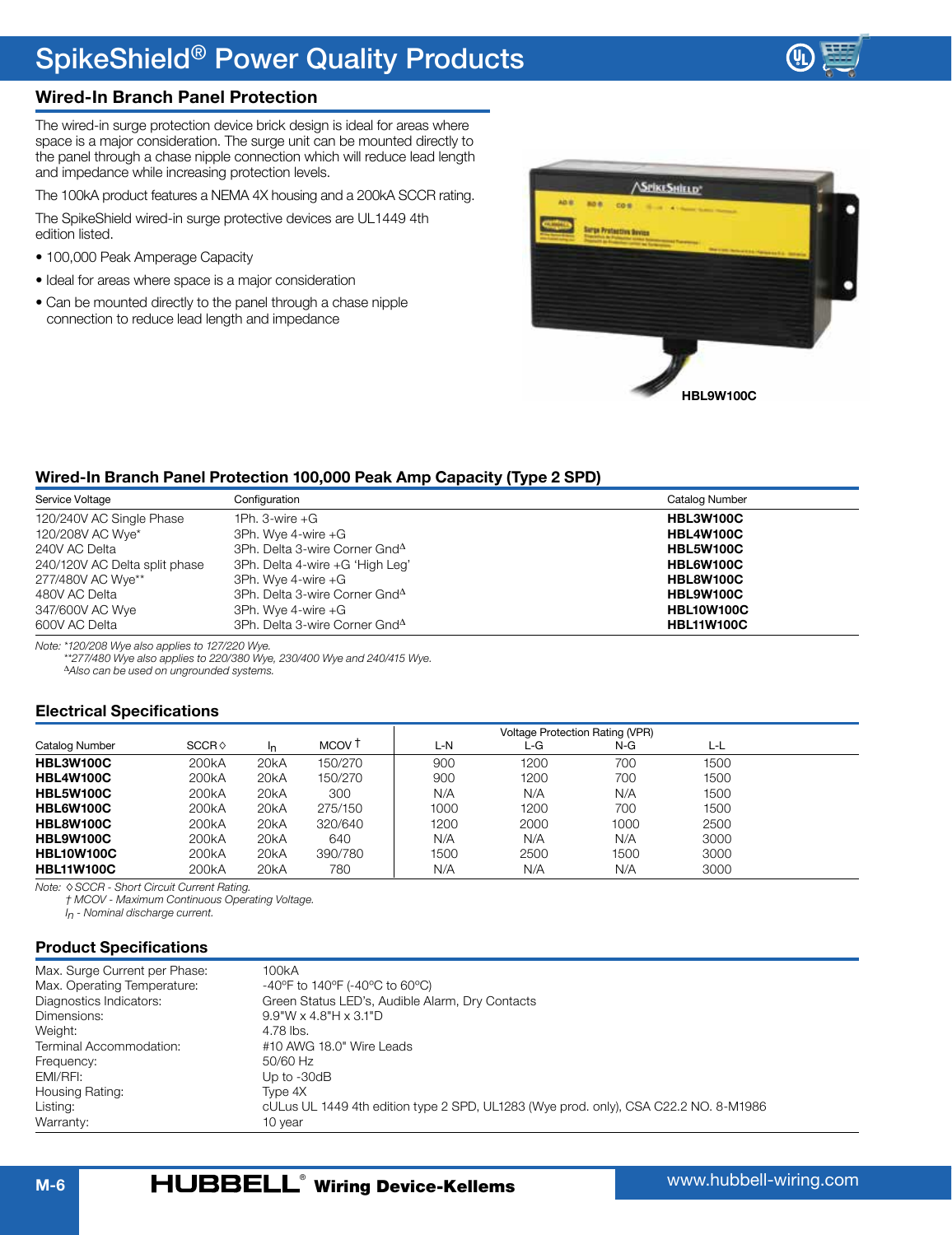

## <span id="page-6-0"></span>**Wired-In Surge Arrestors and Protective Devices**

Surge Arrestors are a low cost solution that may be installed on the line side or load side of the service entrance. These are also excellent for OEM applications where size is an important variable.

Hubbell's 50kA single phase wired-in high-quality surge protective device features a compact design, NEMA 4X rating and are UL1449 4th edition listed.

- 36,000, 40,000 and 50,000 Peak Amperage Capacity
- Surge arrestors are a low cost solution that may be installed on the line side or load side of the service entrance
- Excellent for OEM applications where size is an important variable
- Single phase wired-in surge protective devices feature a compact design



### **Wired-In High-Quality Surge Protective Device (Type 1 SPD)**

| Service Voltage          | Configuration     | Peak Amp Capacity | <b>Mounting Means</b> | Catalog Number |
|--------------------------|-------------------|-------------------|-----------------------|----------------|
| 120/240V AC Single Phase | 1Ph. 3-wire $+$ G | 50kA              | Side Nipple Mount     | <b>HBL3W50</b> |

#### **Wired-In Surge Arrestors, Single Phase and Three Phase (Type 1 SPD)**

| Service Voltage          | Configuration | Peak Amp Capacity | <b>Mounting Means</b> | Catalog Number   |  |
|--------------------------|---------------|-------------------|-----------------------|------------------|--|
| 120/240V AC Single Phase | 1Ph. 3-wire   | 36kA              | Back Nipple Mount     | <b>HBLSDSA36</b> |  |
| 120/208V AC Wye*         | 3Ph. 4-wire   | 40kA              | Back Nipple Mount     | HBL4SA40         |  |
| 240V AC Delta            | 3Ph. 3-wire   | 40kA              | Back Nipple Mount     | HBL5SA40         |  |
| 277/480V AC Wye**        | 3Ph. 4-wire   | 40kA              | Back Nipple Mount     | HBL8SA40         |  |
| 480V AC Delta            | 3Ph. 3-wire   | 40kA              | Back Nipple Mount     | HBL9SA40         |  |
| 347/600V AC Wye          | 3Ph. 4-wire   | 40kA              | Back Nipple Mount     | <b>HBL10SA40</b> |  |
| 600V AC Delta            | 3Ph. 3-wire   | 40kA              | Back Nipple Mount     | HBL11SA40        |  |

### **Electrical Specifications**

|                  |                    |                   |                           | <b>Voltage Protection Rating (VPR)</b> |     |       |      |  |  |
|------------------|--------------------|-------------------|---------------------------|----------------------------------------|-----|-------|------|--|--|
| Catalog Number   | SCCR               | ١n                | MCOV <sub>T</sub>         | L-N                                    | L-G | $N-G$ | ĿL   |  |  |
| <b>HBL3W50</b>   | 25kA               | 10 <sub>k</sub> A | 150 (L-N, L-G), 300 (L-L) | 700                                    | 800 | N/A   | 1200 |  |  |
| <b>HBLSDSA36</b> | 22kA               | 10kA              | 150                       | 700                                    | N/A | N/A   | 1200 |  |  |
| HBL4SA40         | 200 <sub>k</sub> A | 10kA              | 180 (L-N), 360 (L-L)      | 700                                    | N/A | N/A   | 1200 |  |  |
| HBL5SA40         | 200 <sub>k</sub> A | 10 <sub>k</sub> A | 360 (L-L)                 | N/A                                    | N/A | N/A   | 1200 |  |  |
| HBL8SA40         | 200 <sub>k</sub> A | 10 <sub>k</sub> A | 420 (L-N), 840 (L-L)      | 1500                                   | N/A | N/A   | 2500 |  |  |
| HBL9SA40         | 200 <sub>k</sub> A | 10 <sub>k</sub> A | 840 (L-L)                 | N/A                                    | N/A | N/A   | 2500 |  |  |
| HBL10SA40        | 200 <sub>k</sub> A | 10 <sub>k</sub> A | 510 (L-N), 1020 (L-L)     | 1800                                   | N/A | N/A   | 3000 |  |  |
| <b>HBL11SA40</b> | 200 <sub>k</sub> A | 10 <sub>k</sub> A | 1020 (L-L)                | N/A                                    | N/A | N/A   | 3000 |  |  |

*Note: SCCR - Short Circuit Current Rating. † MCOV - Maximum Continuous Operating Voltage. In - Nominal discharge current.*

#### **Product Specifications**

| Service Voltage               | Single Phase                    | Single Phase                   | Three Phase                      |
|-------------------------------|---------------------------------|--------------------------------|----------------------------------|
| Max. Surge Current per Phase: | 50 <sub>k</sub> A               | 36kA                           | 40 <sub>k</sub> A                |
| Max. Operating Temperature:   | -40°F to 149°F (-40°C to 65°C)  | -40°F to 149°F (-40°C to 65°C) | -40°F to 149°F (-40°C to 65°C)   |
| Diagnostics Indicators:       | Green Status LED per line       | Green Status LED per line      | Green Status LED per line        |
| Dimensions:                   | $3.0$ "W x $3.6$ "H x $2.67$ "D | $2.25$ "W x 2.25"H x 1.94"D    | $3.60$ "W x $3.0$ "H x $2.64$ "D |
| Weight:                       | $1.8$ lbs.                      | .72 lbs.                       | $1.8$ lbs.                       |
| Terminal Accommodation:       | #12 AWG Wire Leads              | #14 AWG Wire Leads             | #12 AWG Wire Leads               |
| Frequency:                    | 50/60 Hz                        | 50/60 Hz                       | $50/60$ Hz                       |
| EMI/RFI:                      | Up to $-30dB$                   | Up to $-30dB$                  | Up to $-30dB$                    |
| Housing Rating:               | Type 4X                         | Type 4X                        | Type 4X                          |
| Listing:                      | UI 1449 4th edition             | UI 1449 4th edition            | UI 1449 4th edition              |
| Warranty:                     | 10 year                         | 2 year                         | 2 year                           |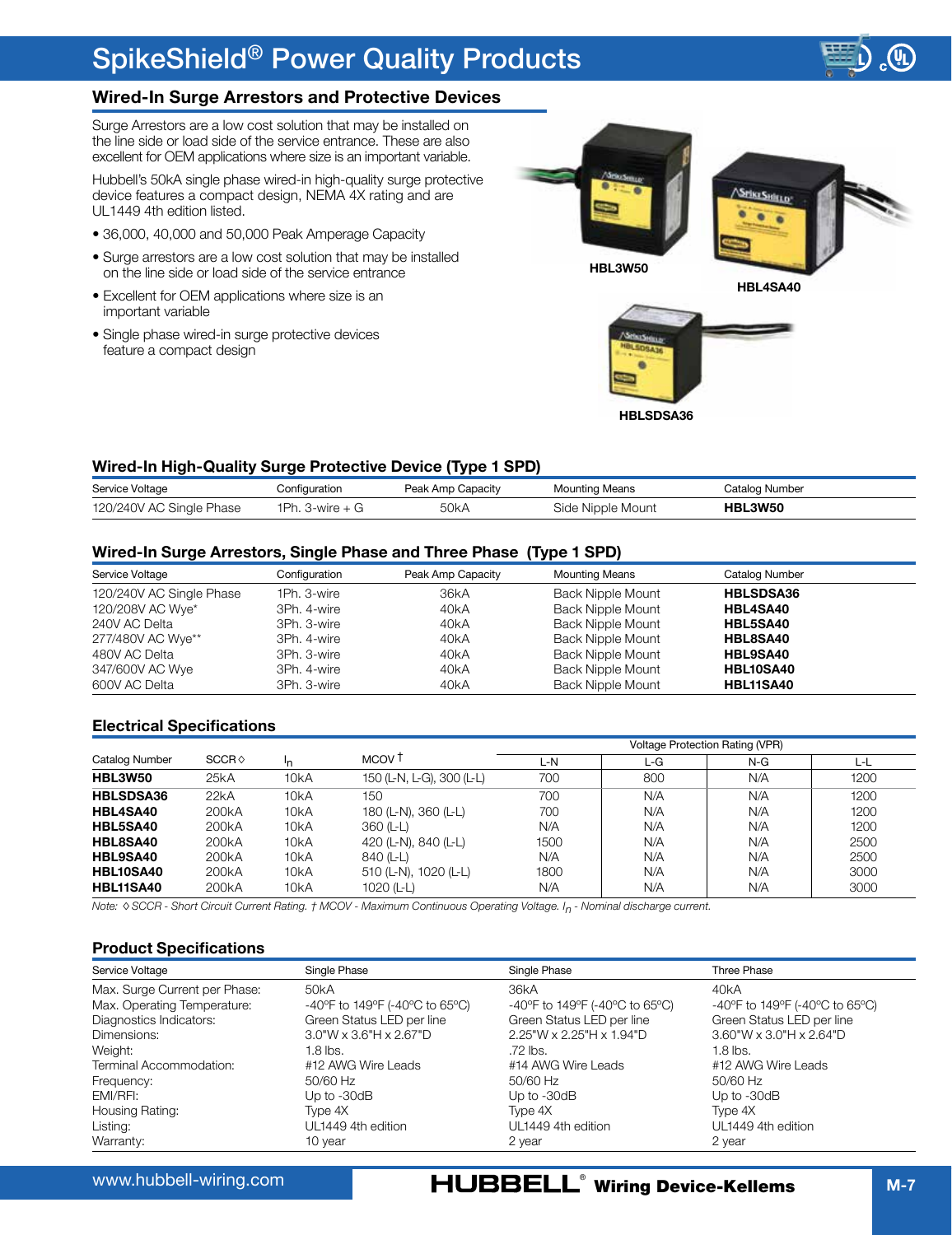## <span id="page-7-0"></span>**Features and Benefits**

## **UL2930 Health Care Outlet Assembly (HCOA)**

Hubbell's UL2930 HCOA's are the industry first UL listed product for patient care areas. The product is available with or without L-N surge protection.



## Housing Design

- First UL2930 product ever sold
- 15A and 20A 125V versions

**HCOA** 

- Surge protected models in all configurations
- Non-surge protected RPT models in all configurations



**HBL6MGRPT620** RPT HCOA

#### **Contacts**

• Equipment grounding terminal



### Safety

- Tamper-resistant flip covers
- Green LED indicates surge protection working



### Cord

- 6 ft. or 15 ft. cord length
- 12/3 AWG cord on 15A and 20A models
- 45° angle plug (15A series)
- 90° angle plug (20A series)



## **UL2930 Health Care Outlet Assembly (HCOA)**

| Description                               | # of<br>Outlets | Joule<br>Rating | Cord<br>Length Color |       | 15 Amp            | 20 Amp            |
|-------------------------------------------|-----------------|-----------------|----------------------|-------|-------------------|-------------------|
| UL 2930 HCOA<br>with L-N Surge Protection | 6               | 550             | 6'                   | White | HBL6MG6           | <b>HBL6MG620</b>  |
|                                           | 6               | 550             | 15'                  | White | <b>HBL6MG15</b>   | <b>HBL6MG1520</b> |
| UI 2930 HCOA                              | 6               | N/A             | 6'                   | White | <b>HBL6MGRPT6</b> | HBL6MGRPT620      |
| Relocatable Power Tap (RPT)               | 6               | N/A             | 15'                  | White | HBL6MGRPT15       | HBL6MGRPT1520     |

**HBL6MGRPT620**

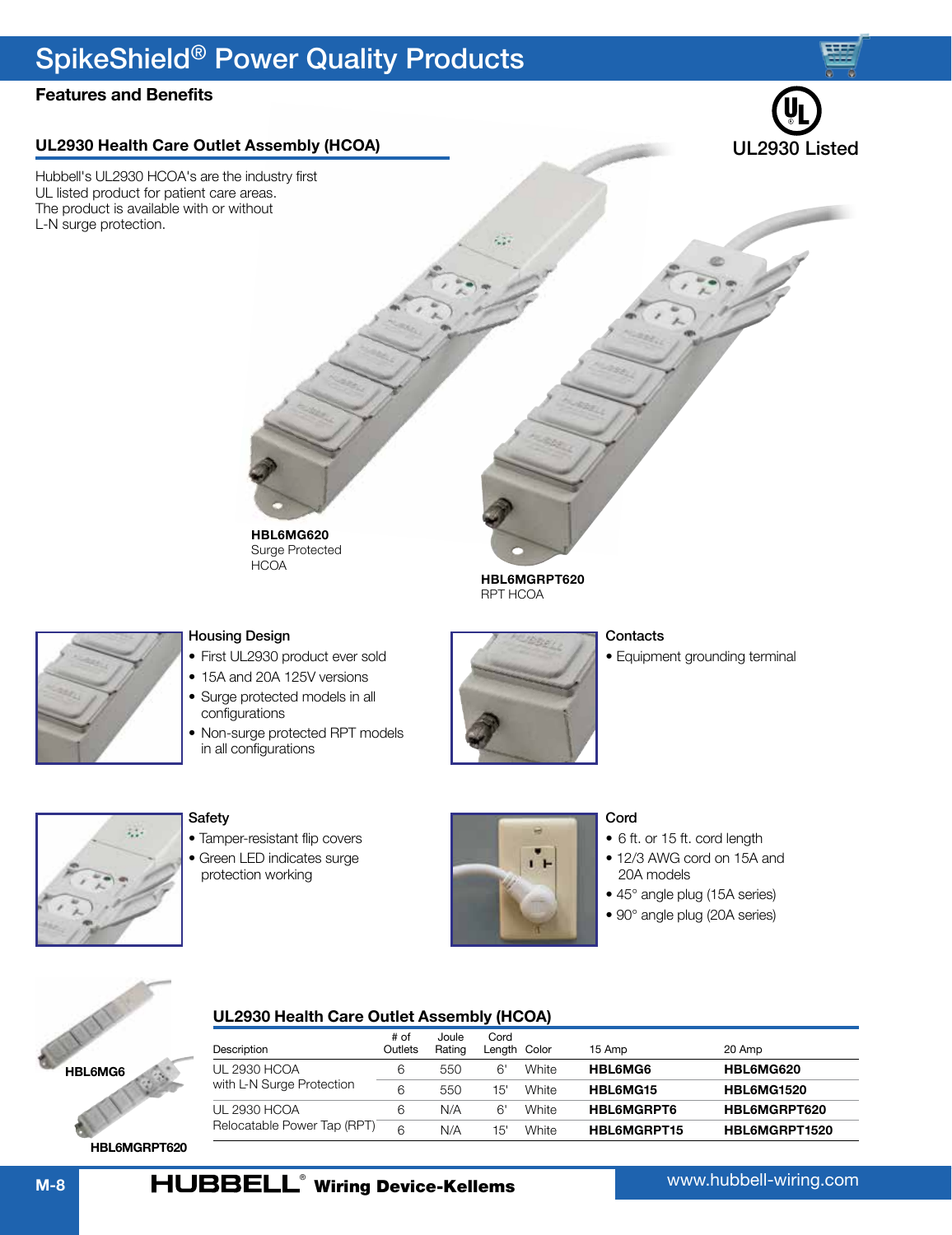## <span id="page-8-0"></span>**Healthcare Industry:**

- Hospital Grade Champer-Resistant Receptacles with a Hospital Grade <sup>P</sup>lug
- cULus 1449 4th Edition
- Heavy Duty Metal Housing
- Available with a 2-Port USB Charging Outlet



## **Industrial Grade:**

- Tamper-Resistant Receptacles with a Heavy Duty Plug
- cULus Listed to UL1449 4th Edition, UL1363
- Heavy Duty Metal Housing

## SpikeShield® Surge Protective Devices (SPD) with Tamper-Resistant Receptacles and Heavy Duty Plug

| # of                                                       |         | Joule  | Cord |              |                   | Healthcare Industry      |                 | <b>Industrial Grade</b>  |
|------------------------------------------------------------|---------|--------|------|--------------|-------------------|--------------------------|-----------------|--------------------------|
| Description                                                | Outlets | Rating |      | Length Color | 15 Amp            | 20 Amp                   | 15 Amp          | 20 Amp                   |
| UL Type 3 SPD, Heavy Duty                                  | 6.      | 1100   | 6'   | White        | HBL6HG6           | HBL6HG620                | <b>HBL6SS6</b>  | <b>HBL6SS620</b>         |
| Metal Housing                                              |         | 1100   | 15'  | White        | HBL6HG15          | <b>HBL6HG1520</b>        | <b>HBL6SS15</b> | <b>HBL6SS1520</b>        |
| UL Type 3 SPD, Heavy Duty<br>Metal Housing with 2-port USB |         | 1100   | 6'   | White        | <b>HBL6HGUSB6</b> | $\overline{\phantom{0}}$ | -               | $\overline{\phantom{0}}$ |

Simon Silver

### **Metallic Surge Protection Strips**

| Description                                | # of<br>Outlets | Joule<br>Rating | Peak AMP<br>Rating | Cord<br>Length | Color      | Down Line<br>Warranty | Catalog Number       |
|--------------------------------------------|-----------------|-----------------|--------------------|----------------|------------|-----------------------|----------------------|
| Metal Power Strip<br>(No surge protection) | 6               | N/A             | N/A                | 6'             | Off. White | N/A                   | <b>HBL6MPS</b>       |
| Metal Power Strip<br>(No surge protection) | 6               | N/A             | N/A                | 15'            | Off. White | N/A                   | HBL6MPS15            |
| Metal SPD                                  | 6               | 1050            | 19.5kA             | 6'             | Off. White | \$2,500               | <b>HBL6MPS1050</b>   |
| Metal SPD                                  | 6               | 1050            | 19.5kA             | 15'            | Off. White | \$2,500               | <b>HBL6MPS105015</b> |
| SPD with Wire Management                   | 6               | 350             | 6.5kA              | 6'             | Yellow     | \$2,500               | HBL6PS350YL          |
| SPD with Wire Management                   | 8               | 350             | 6.5kA              | 6'             | Yellow     | \$2,500               | HBL8PS350YL          |

**Non-Metallic Surge Protection Strips**

| Description                                   | # of<br>Outlets | Joule<br>Rating | Peak AMP<br>Rating | Cord<br>Length | Color        | Down Line<br>Warranty | Catalog Number       |
|-----------------------------------------------|-----------------|-----------------|--------------------|----------------|--------------|-----------------------|----------------------|
| Power Strip<br>(No surge protection)          | 6               | N/A             | N/A                | 6'             | Off. White   | N/A                   | <b>HBL6PPS</b>       |
| <b>SPD</b>                                    | 6               | 350             | 6.5kA              | 6'             | Off. White   | \$2,500               | HBL6PS350A           |
| <b>SPD</b>                                    | 6               | 350             | 6.5kA              | 15'            | Off. White   | \$2,500               | <b>HBL6PS35015A</b>  |
| SPD with Fax/Modem                            | 6               | 1050            | 19.5kA             | 6'             | Off. White   | \$2,500               | HBL6PS1050MA         |
| <b>SPD</b>                                    | 7               | 1050            | 19.5kA             | 6'             | Off. White   | \$10,000              | <b>HBL7PS1050A</b>   |
| SPD with Fax/Modem                            | 7               | 1050            | 19.5kA             | 6'             | Off. White   | \$10,000              | HBL7PS1050MA         |
| <b>SPD</b>                                    | 7               | 1050            | 19.5kA             | 15'            | Off. White   | \$10,000              | <b>HBL7PS105015A</b> |
| SPD with Fax/Modem/CATV                       | 8               | 2100            | 39kA               | 6'             | Off. White   | \$25,000              | HBL8PS2100MA         |
| SPD with Two USB Ports<br>and 90° Angle Plug. | 4               | 1050            | 19.5kA             | 6'             | <b>Black</b> | \$10,000              | HBL4PS1050USBA       |



**HBL6PS350A**



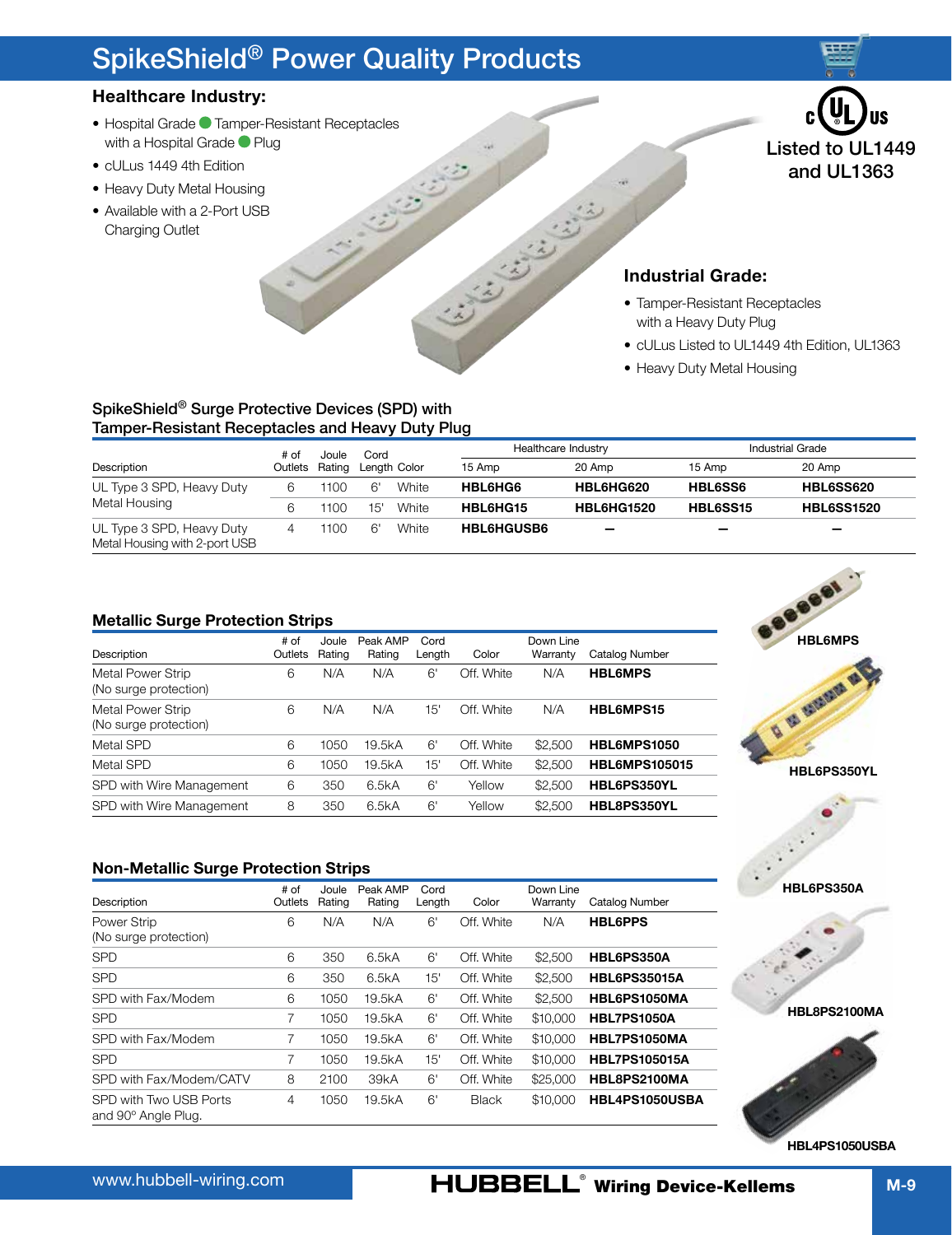## **Features and Benefits**

## **Surge Protection Receptacles**

Hubbell offers a broad range SPD receptacles with technology that is unsurpassed. Inside Hubbell SPD receptacles are two 22mm square MOVs providing 240 joules of surge protection for each mode. The nylon component shield protects the printed circuit board from contaminants. An all-glass, conformably coated PC board provides superior moisture immunity for longer life in humid environments.

- Alarmed and non-alarmed versions
- Available in 15A and 20A versions
- Commercial Specification Grade and Hospital Grade
- IG available in all versions



*Note: The effectiveness of SPD devices diminishes with the increase in distance between the device and the equipment to be protected.*



#### Housing Design

- Meets UL Standards 1449 4th Edition and 498; CSA Certified
- Impact-resistant nylon face
- Available in Hospital Grade, 4-PLEX®, SNAPConnect® and Tamper-Resistant
- Fits standard wall box



### One-Piece Mounting Strap

- Wrap-around, locked on steel mounting strap provides additional support strength for receptacle assembly
- Automatic self-grounding staple attached to bridge meets NEC® requirements



## **Contacts**

**Terminals** 

• Green grounding screw connected directly to the grounding contacts

• Back and side wiring capability provides easy installation with stranded or solid wire



#### Identification

- Distinctive surge symbol provides quick visual identification
- Surge protection indicator light
- Muting screw allows damage-alert alarm to be silenced until device is replaced

*NEC® is a registered trademark of the National Fire Protection Association (NFPA).*



#### 4-PLEX Surge Receptacles

- Distinctive surge symbol
- Surge protection indicator light

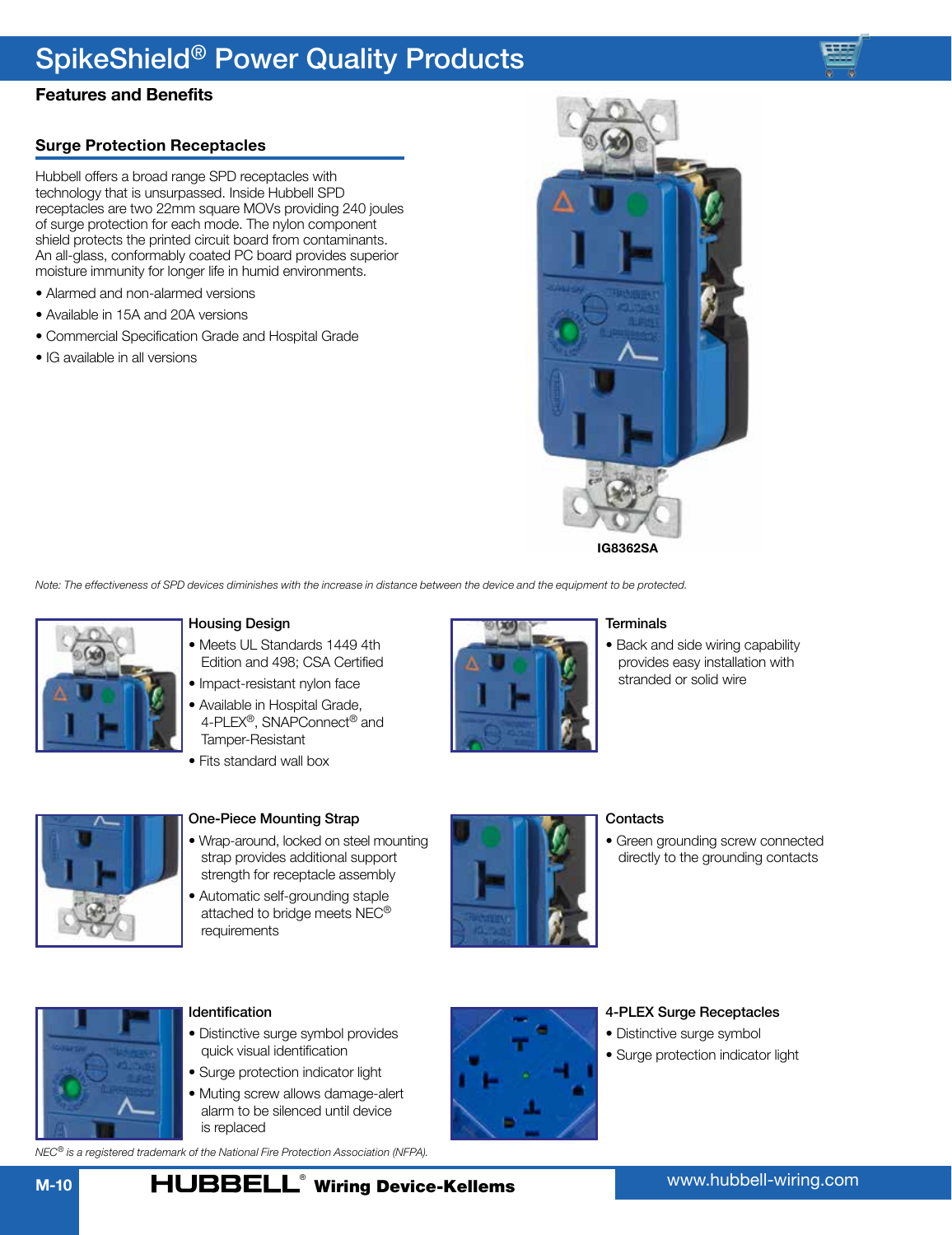

1.23"

## <span id="page-10-0"></span>**Circuit Guard®, Specification Grade**

| Description<br>Catalog Number<br>Color<br><b>HBL5260SA</b><br>Surge protection receptacles with light,<br><b>HBL5360SA</b><br><b>Blue</b><br><b>HBL5260ISA</b><br><b>HBL5360ISA</b><br>240 joules, 15kA peak current.<br><b>Ivory</b><br>Office White<br>HBL5260OWSA<br>HBL5360OWSA<br>White<br>HBL5360WSA<br><b>HBL5260WSA</b><br>HBL5262ALSA<br>HBL5362ALSA<br>Surge protection receptacles with light<br>Almond<br>and alarm, 240 joules, 15kA peak current.<br><b>HBL5262SA</b><br><b>HBL5362SA</b><br><b>Blue</b><br>HBL5262GYSA<br>HBL5362GYSA<br>Gray<br><b>HBL5262ISA</b><br><b>HBL5362ISA</b><br><b>Ivory</b><br>HBL5262OWSA<br>HBL5362OWSA<br>Office White<br>White<br>HBL5262WSA<br><b>HBL5362WSA</b><br><b>IG5262SA</b><br><b>IG5362SA</b><br>Isolated ground, surge protection<br>Blue<br>IG5262GYSA<br>IG5362GYSA<br>receptacles with light and alarm,<br>Gray<br><b>IG5362ISA</b><br>240 joules, 15kA peak current.<br><b>IG5262ISA</b><br><b>Ivory</b><br><b>IG5262OWSA</b><br>Office White<br><b>IG5362OWSA</b><br><b>IG5262OSA</b><br><b>IG5362OSA</b><br>Orange<br>White<br><b>IG5262WSA</b><br><b>IG5362WSA</b><br>4-PLEX <sup>®</sup> surge protection receptacles<br><b>HBL415S</b><br><b>HBL420S</b><br><b>Blue</b><br>with lights, 80 joules, 6.5kA peak current.<br><b>HBL415IS</b><br><b>HBL420IS</b><br><b>Ivory</b> | Circuit Guard , Specification Grade<br><b>Duplex Receptacles</b> | 15A 125V<br><b>NEMA 5-15R</b><br>UL CSA | 20A 125V<br><b>NEMA 5-20R</b><br>UL CSA |
|-------------------------------------------------------------------------------------------------------------------------------------------------------------------------------------------------------------------------------------------------------------------------------------------------------------------------------------------------------------------------------------------------------------------------------------------------------------------------------------------------------------------------------------------------------------------------------------------------------------------------------------------------------------------------------------------------------------------------------------------------------------------------------------------------------------------------------------------------------------------------------------------------------------------------------------------------------------------------------------------------------------------------------------------------------------------------------------------------------------------------------------------------------------------------------------------------------------------------------------------------------------------------------------------------------------------------------------------------|------------------------------------------------------------------|-----------------------------------------|-----------------------------------------|
|                                                                                                                                                                                                                                                                                                                                                                                                                                                                                                                                                                                                                                                                                                                                                                                                                                                                                                                                                                                                                                                                                                                                                                                                                                                                                                                                                 |                                                                  |                                         |                                         |
|                                                                                                                                                                                                                                                                                                                                                                                                                                                                                                                                                                                                                                                                                                                                                                                                                                                                                                                                                                                                                                                                                                                                                                                                                                                                                                                                                 |                                                                  |                                         |                                         |
|                                                                                                                                                                                                                                                                                                                                                                                                                                                                                                                                                                                                                                                                                                                                                                                                                                                                                                                                                                                                                                                                                                                                                                                                                                                                                                                                                 |                                                                  |                                         |                                         |
|                                                                                                                                                                                                                                                                                                                                                                                                                                                                                                                                                                                                                                                                                                                                                                                                                                                                                                                                                                                                                                                                                                                                                                                                                                                                                                                                                 |                                                                  |                                         |                                         |
|                                                                                                                                                                                                                                                                                                                                                                                                                                                                                                                                                                                                                                                                                                                                                                                                                                                                                                                                                                                                                                                                                                                                                                                                                                                                                                                                                 |                                                                  |                                         |                                         |
|                                                                                                                                                                                                                                                                                                                                                                                                                                                                                                                                                                                                                                                                                                                                                                                                                                                                                                                                                                                                                                                                                                                                                                                                                                                                                                                                                 |                                                                  |                                         |                                         |
|                                                                                                                                                                                                                                                                                                                                                                                                                                                                                                                                                                                                                                                                                                                                                                                                                                                                                                                                                                                                                                                                                                                                                                                                                                                                                                                                                 |                                                                  |                                         |                                         |
|                                                                                                                                                                                                                                                                                                                                                                                                                                                                                                                                                                                                                                                                                                                                                                                                                                                                                                                                                                                                                                                                                                                                                                                                                                                                                                                                                 |                                                                  |                                         |                                         |
|                                                                                                                                                                                                                                                                                                                                                                                                                                                                                                                                                                                                                                                                                                                                                                                                                                                                                                                                                                                                                                                                                                                                                                                                                                                                                                                                                 |                                                                  |                                         |                                         |
|                                                                                                                                                                                                                                                                                                                                                                                                                                                                                                                                                                                                                                                                                                                                                                                                                                                                                                                                                                                                                                                                                                                                                                                                                                                                                                                                                 |                                                                  |                                         |                                         |
|                                                                                                                                                                                                                                                                                                                                                                                                                                                                                                                                                                                                                                                                                                                                                                                                                                                                                                                                                                                                                                                                                                                                                                                                                                                                                                                                                 |                                                                  |                                         |                                         |
|                                                                                                                                                                                                                                                                                                                                                                                                                                                                                                                                                                                                                                                                                                                                                                                                                                                                                                                                                                                                                                                                                                                                                                                                                                                                                                                                                 |                                                                  |                                         |                                         |
|                                                                                                                                                                                                                                                                                                                                                                                                                                                                                                                                                                                                                                                                                                                                                                                                                                                                                                                                                                                                                                                                                                                                                                                                                                                                                                                                                 |                                                                  |                                         |                                         |
|                                                                                                                                                                                                                                                                                                                                                                                                                                                                                                                                                                                                                                                                                                                                                                                                                                                                                                                                                                                                                                                                                                                                                                                                                                                                                                                                                 |                                                                  |                                         |                                         |
|                                                                                                                                                                                                                                                                                                                                                                                                                                                                                                                                                                                                                                                                                                                                                                                                                                                                                                                                                                                                                                                                                                                                                                                                                                                                                                                                                 |                                                                  |                                         |                                         |
|                                                                                                                                                                                                                                                                                                                                                                                                                                                                                                                                                                                                                                                                                                                                                                                                                                                                                                                                                                                                                                                                                                                                                                                                                                                                                                                                                 |                                                                  |                                         |                                         |
|                                                                                                                                                                                                                                                                                                                                                                                                                                                                                                                                                                                                                                                                                                                                                                                                                                                                                                                                                                                                                                                                                                                                                                                                                                                                                                                                                 |                                                                  |                                         |                                         |
|                                                                                                                                                                                                                                                                                                                                                                                                                                                                                                                                                                                                                                                                                                                                                                                                                                                                                                                                                                                                                                                                                                                                                                                                                                                                                                                                                 |                                                                  |                                         |                                         |
|                                                                                                                                                                                                                                                                                                                                                                                                                                                                                                                                                                                                                                                                                                                                                                                                                                                                                                                                                                                                                                                                                                                                                                                                                                                                                                                                                 |                                                                  |                                         |                                         |

## **Circuit Guard®, Hospital Grade Duplex Receptacles**

| Description                                 | Color        | Catalog Number    |                   |
|---------------------------------------------|--------------|-------------------|-------------------|
| Surge protection receptacles with light     | Almond       | HBL8262ALSA       | HBL8362ALSA       |
| and alarm, 240 joules, 15kA peak current.   | <b>Blue</b>  | <b>HBL8262SA</b>  | <b>HBL8362SA</b>  |
|                                             | Gray         | HBL8262GYSA       | HBL8362GYSA       |
|                                             | <b>Ivory</b> | <b>HBL8262ISA</b> | <b>HBL8362ISA</b> |
|                                             | Red          | HBL8262RSA        | HBL8362RSA        |
|                                             | White        | HBL8262WSA        | <b>HBL8362WSA</b> |
| Isolated ground, surge protection           | <b>Blue</b>  | <b>IG8262SA</b>   | IG8362SA          |
| receptacles with light and alarm,           | Gray         | <b>IG8262GYSA</b> | <b>IG8362GYSA</b> |
| 240 joules, 15kA peak current.              | <b>Ivory</b> | <b>IG8262ISA</b>  | <b>IG8362ISA</b>  |
|                                             | Orange       | <b>IG8262OSA</b>  | <b>IG8362OSA</b>  |
|                                             | Red          | <b>IG8262RSA</b>  | <b>IG8362RSA</b>  |
|                                             | White        | <b>IG8262WSA</b>  | <b>IG8362WSA</b>  |
| 4-PLEX surge protection receptacles         | <b>Blue</b>  |                   | HBL420HS          |
| with lights, 80 joules, 6.5kA peak current. | <b>Ivory</b> |                   | HBL420HIS         |
|                                             | Red          |                   | HBL420HRS         |

### **4-PLEX® Accessories**

| Description                                              | Color        | Catalog Number  |
|----------------------------------------------------------|--------------|-----------------|
| 4-PLEX adapter plates for 1- and 2-gang                  | Blue         | <b>HBL4APBL</b> |
| (4-PLEX mount directly to 4" (101.6) square              | <b>Ivory</b> | <b>HBL4API</b>  |
| device boxes).                                           | Red          | <b>HBL4APR</b>  |
| 4-PLEX portable box. Portable 4" (101.6) square box      | <b>Ivory</b> | <b>HBL4PBI</b>  |
| with one cord grip. Accepts up to .66" (16.8) dia. cord. |              |                 |
|                                                          |              |                 |

*Note: 4-PLEX box is not UL Listed.*

## **Wallplates** (Sold Separately)

|               |                                                                                                 | High-Impact Nylon                                                                                                        |                                                                                                       |                                  |                                        | Stainless Steel (S/S)                              |                                                  |
|---------------|-------------------------------------------------------------------------------------------------|--------------------------------------------------------------------------------------------------------------------------|-------------------------------------------------------------------------------------------------------|----------------------------------|----------------------------------------|----------------------------------------------------|--------------------------------------------------|
| Configuration | Color                                                                                           | Standard                                                                                                                 | Mid-Size                                                                                              | <b>Plated Steel</b>              |                                        | <b>Brass</b>                                       |                                                  |
| 1-Gang        | Almond<br><b>Blue</b><br>Blue<br>Grav<br>Ivory<br>Ivory<br>Off. White<br>Orange<br>Red<br>White | NP <sub>26</sub> AL<br>NP26GY<br><b>NP261</b><br><b>NP26OW</b><br><b>NP26OIG**</b><br>NP <sub>26</sub> R<br><b>NP26W</b> | <b>NPJ26AL</b><br>NPJ26CBL*<br>NPJ26BL<br>NPJ26GY<br>NPJ26C*<br>NPJ26I<br>NPJ26OW<br>NPJ26R<br>NPJ26W | Chrome<br><b>Brass</b><br>Plated | SCH <sub>26</sub><br>SBP <sub>26</sub> | Smooth S/S<br>Smooth S/S<br>Smooth<br><b>Brass</b> | <b>SS26</b><br>SSJ26 <sup>A</sup><br><b>SB26</b> |

*Note: \*Premarked "COMPUTER ONLY." Lettering is block ¼" high.* 

*\*\*Premarked "ISOLATED GROUND." Lettering is block ¼" high. Jumbo size plate.*

*See section N for additional wallplates.*

www.hubbell-wiring.com



**O**  $[]$   $]$ 

G W





**HBL8362ISA**



*Dimensions in Inches (mm)*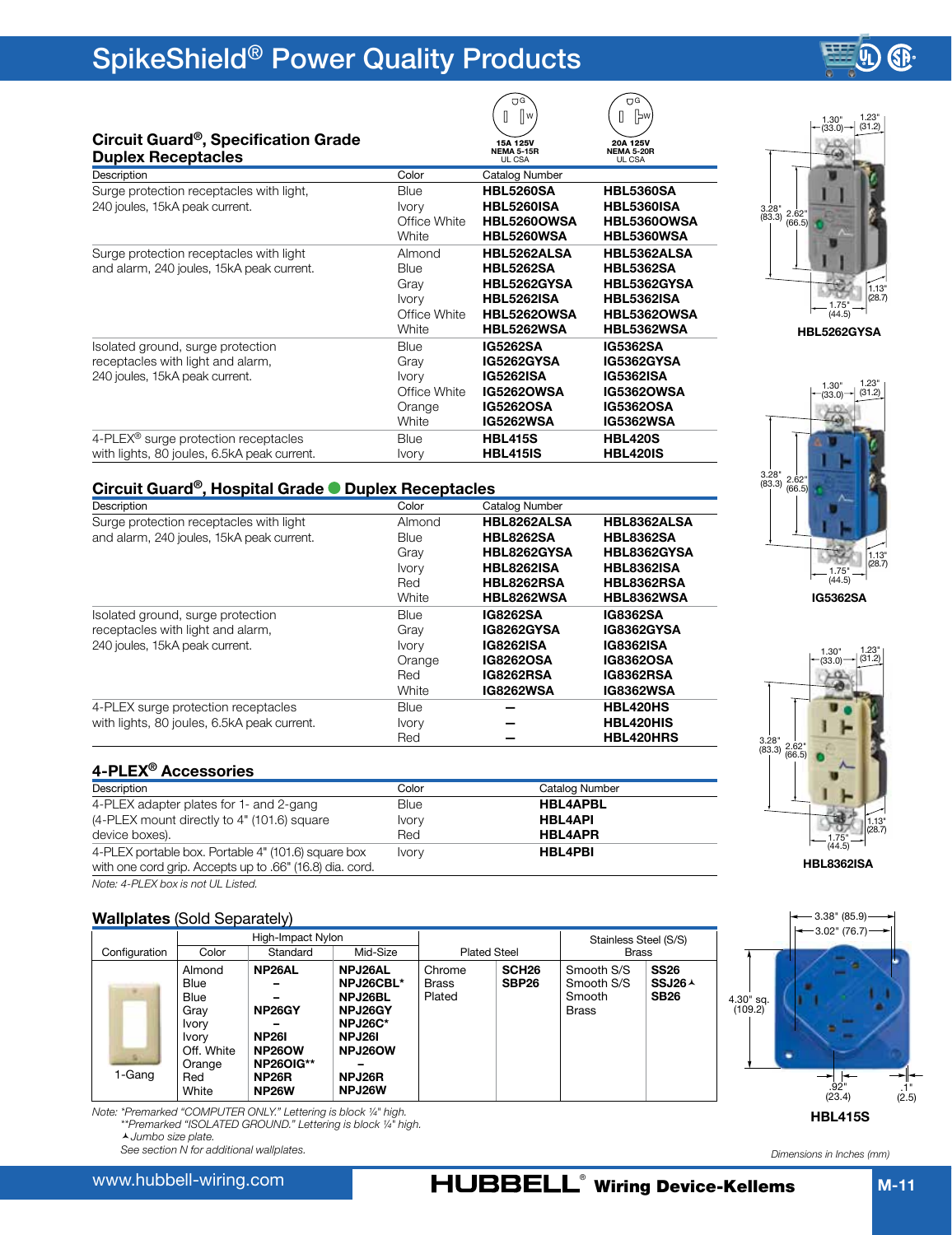

## **SNAP***Connect®* **Surge Protection and Isolated Ground Receptacles Heavy Duty Specification Grade**

Hubbell's SNAP*Connect®* Isolated Ground devices are available in a variety of styles.

- All SNAP*Connect®* IG receptacles include Hubbell's industry best tamper resistant shutter
- 15A and 20A models are available in Hospital Grade, HG Decorator, Commercial Specification Grade, and Commercial Decorator versions
- SNAP*Connect®* IG devices are also available with a power indicating LED version in all the aforementioned grades. The power indicating product is also available in a non TR shutter design
- SNAP*Connect®* connectors come standard with solid or stranded 12 AWG THHN





**SNAP5362IGLTR**

*Note: The effectiveness of SPD devices diminishes with the increase in distance between the device and the equipment to be protected.*



### Protection

- Hubbell surge receptacles offer 240 joules of protection and 15 kA peak current rating
- Distinctive surge symbol provides quick visual identification
- Surge protection LED indicator flashes when surge protection is lost
- Audible alarm also provides user notification that surge protection has been lost. Muting screw allows user to turn alarm OFF once replacement has been scheduled



#### Isolated Ground

- IG triangle on the face of the receptacle clearly indicates isolated ground device
- LED Power-ON indicator available on all models
- Hubbell's patented TR shutter design is utilize on all IG receptacles that feature the Tamper-Resistant option



## Installation

- SNAP*Connect®* devices reduce labor time during installation and when being serviced in the future
- Connectors available with solid or stranded leads
- Custom length leads available
- Push on wire option also available on SNAP*Connect®* connectors



### Installation

- SNAP*Connect®* Isolated ground devices are available in standard duplex design or decorator shape
- 15A and 20A version in Commercial Specification Grade and Hospital Grade
- SNAP*Connect®* Isolated Ground devices provide a clean ground path for sensitive equipment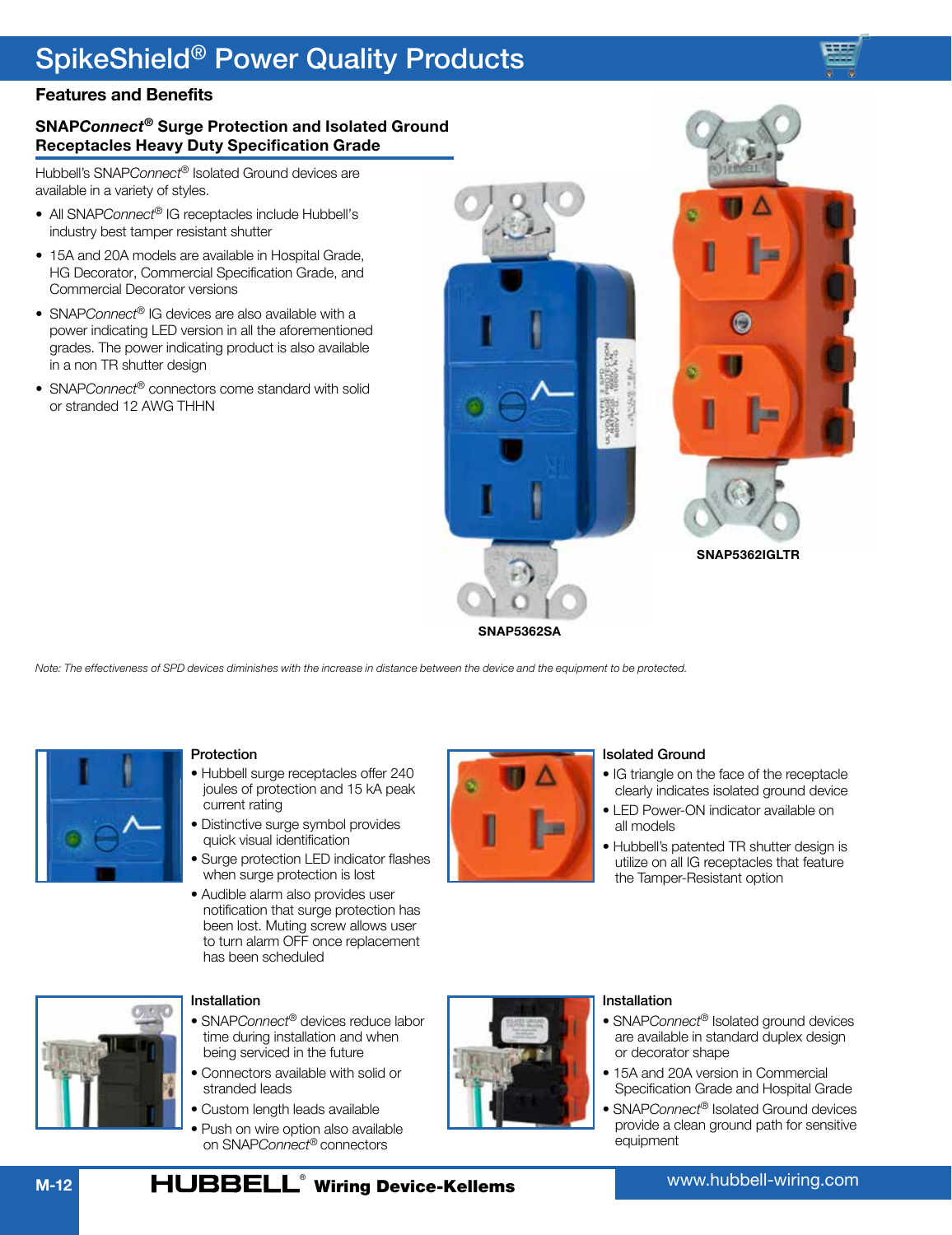#### <span id="page-12-0"></span>**SNAP***Connect***® Tamper-Resistant Surge Protection Receptacle with Power Indicating LED**

| Description                                                                                                                                          | Color                                                               | Catalog Number                                                                                                |                                                                                                               |
|------------------------------------------------------------------------------------------------------------------------------------------------------|---------------------------------------------------------------------|---------------------------------------------------------------------------------------------------------------|---------------------------------------------------------------------------------------------------------------|
| Hospital Grade • SNAPConnect®<br>Tamper-Resistant, surge supression<br>duplex receptacle, smooth face,<br>240 joules, 15kA peak current.             | <b>Blue</b><br>Gray<br><b>Ivory</b><br>Light Almond<br>Red<br>White | <b>SNAP8262S</b><br>SNAP8262GYS<br><b>SNAP8262IS</b><br>SNAP8262LAS<br><b>SNAP8262RS</b><br><b>SNAP8262WS</b> | <b>SNAP8362S</b><br>SNAP8362GYS<br><b>SNAP8362IS</b><br>SNAP8362LAS<br><b>SNAP8362RS</b><br><b>SNAP8362WS</b> |
| Commercial Grade SNAPConnect <sup>®</sup><br>Tamper-Resistant, surge supression<br>duplex receptacle, smooth face,<br>240 joules, 15kA peak current. | <b>Blue</b><br>Gray<br><b>Ivory</b><br>Light Almond<br>White        | <b>SNAP5262S</b><br>SNAP5262GYS<br><b>SNAP5262IS</b><br>SNAP5262LAS<br><b>SNAP5262WS</b>                      | <b>SNAP5362S</b><br>SNAP5362GYS<br><b>SNAP5362IS</b><br>SNAP5362LAS<br><b>SNAP5362WS</b>                      |

### **SNAP***Connect***® Tamper-Resistant Isolated Ground Receptacle**

| Description                                                                                                       | Color         | Catalog Number                                                     |  |
|-------------------------------------------------------------------------------------------------------------------|---------------|--------------------------------------------------------------------|--|
| Hospital Grade • SNAPConnect <sup>®</sup> Tamper-Resistant,<br>isolated ground, smooth face, duplex.              | Orange<br>Red | SNAP8300IGTRA<br>SNAP8200IGTRA<br>SNAP8300RIGTRA<br>SNAP8200RIGTRA |  |
| Hospital Grade • Style Line® decorator<br>SNAPConnect® Tamper-Resistant,<br>isolated ground, smooth face, duplex. | Orange<br>Red | SNAP2172IGTRA<br>SNAP2182IGTRA<br>SNAP2172RIGTRA<br>SNAP2182RIGTRA |  |
| Commercial Grade, isolated ground.                                                                                | Orange        | SNAP5362IGTRA<br>SNAP5262IGTRA                                     |  |
| Style Line® decorator.                                                                                            | Orange        | SNAP2152IGTRA<br>SNAP2162IGTRA                                     |  |

### **SNAP***Connect***® Isolated Ground Receptacle with Power Indicating LED**

| Description                                                                                                       | Color         | Catalog Number                     |                                    |            |
|-------------------------------------------------------------------------------------------------------------------|---------------|------------------------------------|------------------------------------|------------|
| Hospital Grade ● SNAPConnect <sup>®</sup><br>Tamper-Resistant, isolated ground,<br>smooth face, duplex.           | Orange<br>Red | SNAP8200IGL<br>SNAP8200RIGL        | SNAP8300IGL<br>SNAP8300RIGL        | <b>PWR</b> |
| Hospital Grade ● Style Line® decorator<br>SNAPConnect® Tamper-Resistant,<br>isolated ground, smooth face, duplex. | Orange<br>Red | <b>SNAP2172IGL</b><br>SNAP2172RIGL | <b>SNAP2182IGL</b><br>SNAP2182RIGL |            |
| Commercial Grade, isolated ground.                                                                                | Orange        | SNAP5262IGL                        | <b>SNAP5362IGL</b>                 |            |
| Style Line <sup>®</sup> decorator.                                                                                | Orange        | <b>SNAP2152IGL</b>                 | <b>SNAP2162IGL</b>                 |            |

### **SNAP***Connect***® Tamper-Resistant Isolated Ground Receptacle with Power Indicating LED**

| Description                                                                                          | Color         | Catalog Number                    |                                                   |            |
|------------------------------------------------------------------------------------------------------|---------------|-----------------------------------|---------------------------------------------------|------------|
| Hospital Grade • SNAPConnect <sup>®</sup> Tamper-Resistant,<br>isolated ground, smooth face, duplex. | Orange<br>Red | SNAP8200IGLTRA                    | SNAP8300IGLTRA<br>SNAP8200RIGLTRA SNAP8300RIGLTRA | <b>PWR</b> |
| Commercial Grade Style Line® decorator.                                                              | Orange<br>Red | SNAP2172IGLTRA<br>SNAP2172RIGLTRA | SNAP2182IGLTRA<br>SNAP2182RIGLTRA                 |            |
| Commercial Grade, isolated ground.                                                                   | Orange        | SNAP5262IGLTRA                    | SNAP5362IGLTRA                                    |            |
| Style Line® decorator.                                                                               | Orange        | SNAP2152IGLTRA                    | SNAP2162IGLTRA                                    |            |

## **SNAP***Connect***® Right Angle Pigtailed Connector for General Use**

| Description                                                                                                | Solid Wire | Stranded Wire |
|------------------------------------------------------------------------------------------------------------|------------|---------------|
| Clear right angle terminal with 6 inch leads #12 AWG<br>THHN/THWN-2, 600V, Polycarbonate housing material. | SNAP1RA    | SNAP2RA       |

*Note: See page Tech-10 for Tamper-Resistant and LED Power Indicators descriptions.* 



GP

**SNAP5262S**



**SNAP2182RIGTRA**

1.64" (41.7) 3.28" (83.3) 2.62" (66.5)  $\bullet$  .86" (21.9) **SNAP5362IGL**



**SNAP8300RIGLTRA**



*Dimensions in Inches (mm)*

20A 125V **NEMA 5-20R** UL CSA

15A 125V **NEMA 5-15R** UL CSA

**D**G  $[]$   $[]$  w

**DG**  $\mathbb{I}$   $\mathbb{F}$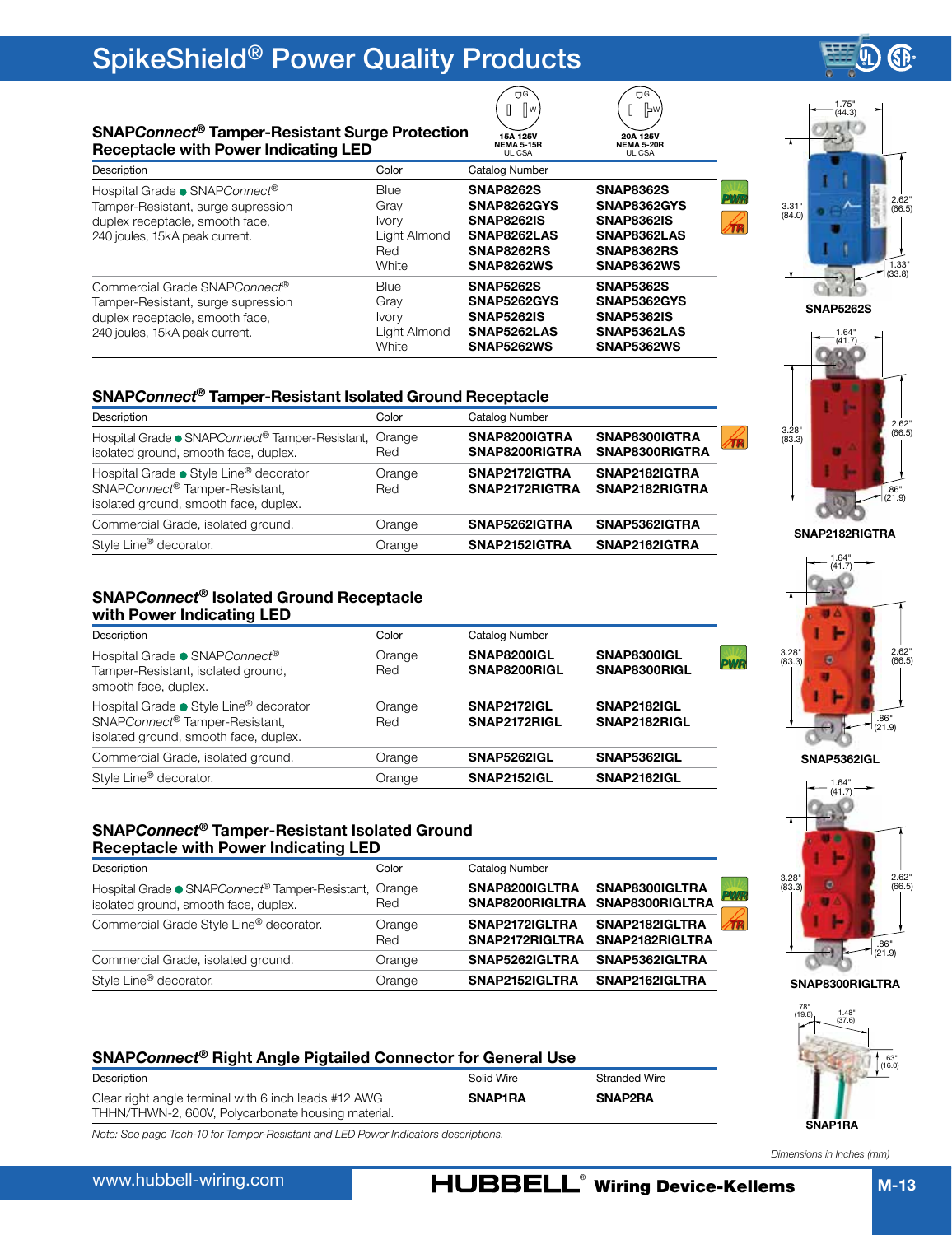## **Features and Benefits**

## **Straight Blade Isolated Ground Receptacles**

In February 1968, Hubbell patented the first isolated ground receptacle. Today —when a clean, noise-free ground is more important than ever—Hubbell is still setting the standard.

Hubbell uses insulation barrier construction on many models to isolate the ground contacts from the mounting strap. The green grounding screw is connected directly to the grounding contacts. In this way, ground contacts are separated from the mounting strap and also from the conventional grounding system. The isolated ground circuit is completed by running a dedicated insulated ground wire from the system ground buss to the green grounding screw.

And there's more to the Hubbell line:

- Available in 19 NEMA configurations and a total of 60 different type receptacles.
- Versatility and mobility: With Hubbell's grounding method, Hubbell's IG devices can be mounted in boxes, on metal panels almost anywhere.
- Hubbell quality: Every Hubbell IG device meets and exceeds all applicable codes and standards, specially the toughest standard of all, the Hubbell standard of excellence.





### Housing Design

- Dimensionally stable, reinforced thermoplastic polyester provides impact strength in addition to heat and flame resistance
- Impact-resistant nylon face
- Straight blade 15A and 20A, 125V duplex receptacles are available in a variety of colors



#### **Terminals**

• Back and side wiring capability provides easy installation with stranded or solid wire



## One-Piece Mounting Strap

- Wrap-around, locked on brass mounting strap provides additional support strength for receptacle assembly
- Automatic self-grounding clip assures ground continuity between mounting strap and metal wall box



### **Contacts**

- Green grounding screw connected directly to the grounding contacts
- Insulation barrier construction first patented by Hubbell — isolates ground contacts from the mounting strap



### Identification

- IG triangle on the face of the receptacle clearly indicates isolated ground device
- Amperage and voltage clearly indicated



### Center Rivet

• Square head, 10-thread bronze center rivet won't rotate, reduces stripping and resists corrosion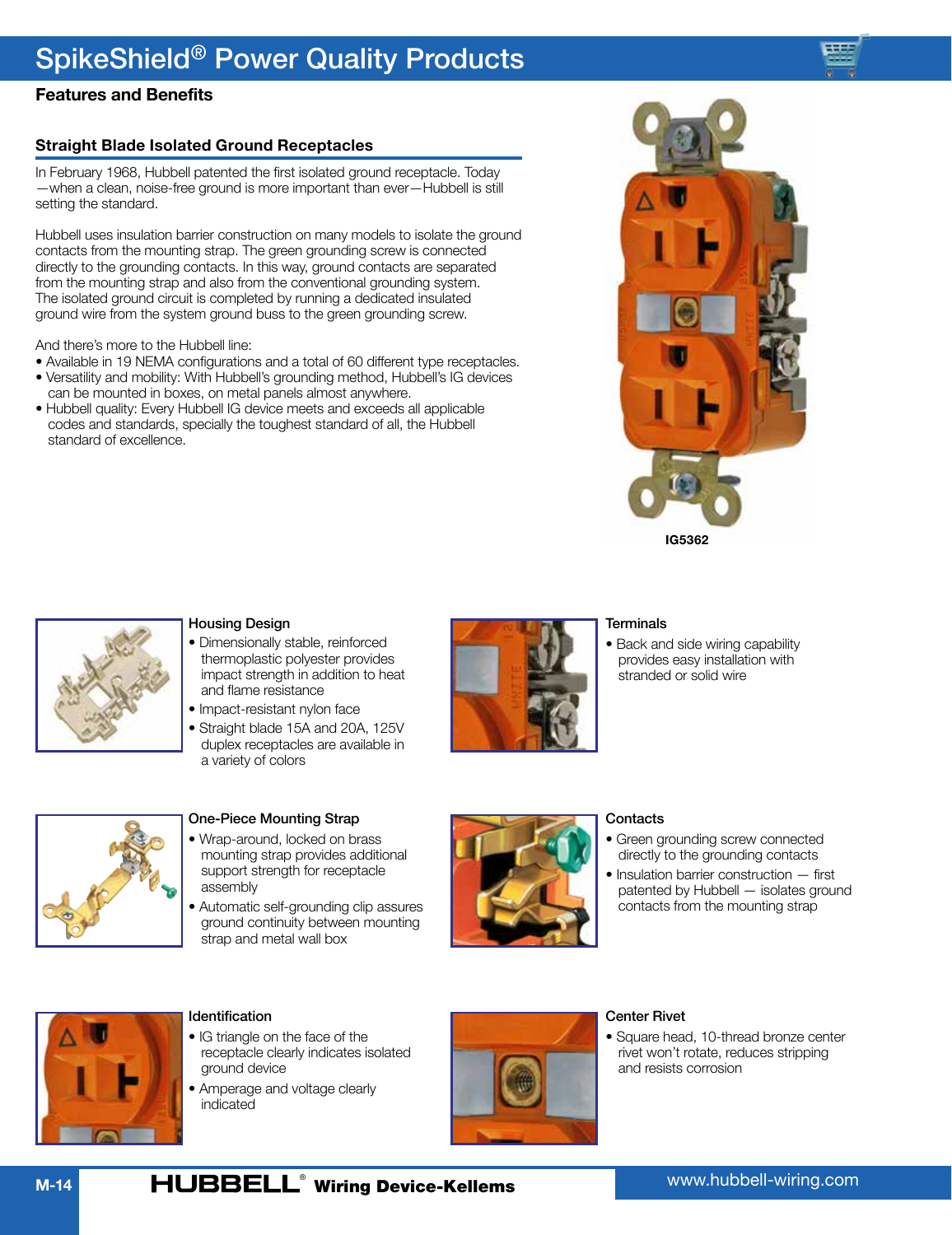

| .28"<br>(3.3) |        | 2.73"<br>(69.3) |
|---------------|--------|-----------------|
|               |        |                 |
|               | IG8200 | .80"<br>(20.3)  |

**GP** 

| Flush, thermoplastic polyester face, single.                                 | Orange                                         | IG8210                                                   | IG8310                                                     |
|------------------------------------------------------------------------------|------------------------------------------------|----------------------------------------------------------|------------------------------------------------------------|
| 15A and 20A, 125V<br>HBL <sup>®</sup> Extra Heavy Duty,                      |                                                | ΠG<br>ll w<br>15A 125V                                   | ΠG<br>  ⇒w<br>20A 125V                                     |
| <b>Specification Grade,</b><br><b>Isolated Ground Receptacles</b>            |                                                | <b>NEMA 5-15R</b><br>UL CSA<br>$0.5$ HP                  | <b>NEMA 5-20R</b><br>UL CSA<br>1 HP                        |
| Description                                                                  | Color                                          | Catalog Number                                           |                                                            |
| Flush, nylon face, duplex,<br>back and side wired,<br>multiple drive screws. | Orange<br>Gray<br><b>Ivory</b><br>Red<br>White | IG5262<br><b>IG5262GY</b><br>IG5262I<br><b>IG5262R</b>   | IG5362<br>IG5362GY<br>IG5362I<br><b>IG5362R</b><br>IG5362W |
| Weather Resistant, duplex,<br>isolated ground.                               | Orange<br>Gray<br><b>Ivory</b>                 | <b>IG5262WR</b><br><b>IG5262GYWR</b><br><b>IG5262IWR</b> | <b>IG5362WR</b><br>IG5362GYWR<br><b>IG5362IWR</b>          |

Red **White** 

Orange Black Blue Gray Ivory Office White White

Orange Gray

4-PLEX® receptacle. Orange **[IG415](http://ecatalog.hubbell-wiring.com/productinformation/specsheets/3A/Live/PDF/IG415_cart.pdf) [IG420\\*](http://ecatalog.hubbell-wiring.com/productinformation/specsheets/3A/Live/PDF/IG420_cart.pdf)**

**[IG5262RWR](http://ecatalog.hubbell-wiring.com/productinformation/specsheets/3A/Live/PDF/IG5262RWR_cart.pdf) —**

σğ

 $\mathbb{I}$   $\mathbb{I}^{\mathsf{v}}$ 

**[CR5252IG](http://ecatalog.hubbell-wiring.com/productinformation/specsheets/3A/Live/PDF/CR5252IG_cart.pdf) [CR5252IGBK](http://ecatalog.hubbell-wiring.com/productinformation/specsheets/3A/Live/PDF/CR5252IGBK_cart.pdf) — [CR5252IGGY](http://ecatalog.hubbell-wiring.com/productinformation/specsheets/3A/Live/PDF/CR5252IGGY_cart.pdf) [CR5252IGI](http://ecatalog.hubbell-wiring.com/productinformation/specsheets/3A/Live/PDF/CR5252IGI_cart.pdf) [CR5252IGOW](http://ecatalog.hubbell-wiring.com/productinformation/specsheets/3A/Live/PDF/CR5252IGOW_cart.pdf) [CR5252IGW](http://ecatalog.hubbell-wiring.com/productinformation/specsheets/3A/Live/PDF/CR5252IGW_cart.pdf)**

**[IG2152](http://ecatalog.hubbell-wiring.com/productinformation/specsheets/3A/Live/PDF/IG2152_cart.pdf) —**

Orange **[IG5261](http://ecatalog.hubbell-wiring.com/productinformation/specsheets/3A/Live/PDF/IG5261_cart.pdf) [IG5361](http://ecatalog.hubbell-wiring.com/productinformation/specsheets/3A/Live/PDF/IG5361_cart.pdf)**

Orange **[IG5261WR](http://ecatalog.hubbell-wiring.com/productinformation/specsheets/3A/Live/PDF/IG5261WR_cart.pdf) [IG5361WR](http://ecatalog.hubbell-wiring.com/productinformation/specsheets/3A/Live/PDF/IG5361WR_cart.pdf)**

**[IG5362RWR](http://ecatalog.hubbell-wiring.com/productinformation/specsheets/3A/Live/PDF/IG5362RWR_cart.pdf) [IG5362WWR](http://ecatalog.hubbell-wiring.com/productinformation/specsheets/3A/Live/PDF/IG5362WWR_cart.pdf)** *WR*

*WR*

20A 125V **NEMA 5-20R** UL CSA 1 HP

์ บิด  $[]$   $]$ 

**[CR5352IG](http://ecatalog.hubbell-wiring.com/productinformation/specsheets/3A/Live/PDF/CR5352IG_cart.pdf) [CR5352IGBK](http://ecatalog.hubbell-wiring.com/productinformation/specsheets/3A/Live/PDF/CR5352IGBK_cart.pdf) [CR5352IGBL](http://ecatalog.hubbell-wiring.com/productinformation/specsheets/3A/Live/PDF/CR5352IGBL_cart.pdf) [CR5352IGGY](http://ecatalog.hubbell-wiring.com/productinformation/specsheets/3A/Live/PDF/CR5352IGGY_cart.pdf) [CR5352IGI](http://ecatalog.hubbell-wiring.com/productinformation/specsheets/3A/Live/PDF/CR5352IGI_cart.pdf) [CR5352IGOW](http://ecatalog.hubbell-wiring.com/productinformation/specsheets/3A/Live/PDF/CR5352IGOW_cart.pdf) [CR5352IGW](http://ecatalog.hubbell-wiring.com/productinformation/specsheets/3A/Live/PDF/CR5352IGW_cart.pdf)**

**[IG2162](http://ecatalog.hubbell-wiring.com/productinformation/specsheets/3A/Live/PDF/IG2162_cart.pdf) [IG2162GY](http://ecatalog.hubbell-wiring.com/productinformation/specsheets/3A/Live/PDF/IG2162GY_cart.pdf)**





3.38" (85.9)

Isolated ground. *Note: \*Not Fed. Spec. Listed.*

Flush, nylon face, single, back and side wired.

Weather Resistant, single,

Finder groove, nylon face, duplex,

back and side wired.

<span id="page-14-0"></span>**Hospital Grade .** 

Style Line® decorator, flush, nylon face, back and side wired.

> *See page Tech-10 for Weather Resistant description. See page A-46 and A-47 for accessories. See page A-23 for 4-PLEX accessories.*



*Dimensions in Inches (mm)*

.92" (23.4)

**[IG415](http://ecatalog.hubbell-wiring.com/productinformation/specsheets/3A/Live/PDF/IG415_cart.pdf)**

**HBL® Extra Heavy Duty, Isolated Ground Receptacles Description** Color Catalog Number 15A 125V **NEMA 5-15R** UL CSA 0.5 HP

| Flush, thermoplastic polyester face,<br>duplex, back and side wired,<br>multiple drive screws. | Orange<br>Red | IG8200<br><b>IG8200R</b> | <b>IG8300</b><br><b>IG8300R</b> |
|------------------------------------------------------------------------------------------------|---------------|--------------------------|---------------------------------|
| Style Line <sup>®</sup> decorator.                                                             | Orange        |                          | IG2182                          |
|                                                                                                | <b>Ivory</b>  |                          | IG2182I                         |
|                                                                                                | White         |                          | <b>IG2182WA</b>                 |
| Flush, thermoplastic polyester face, single.                                                   | Orange        | IG8210                   | IG8310                          |
|                                                                                                |               |                          |                                 |

www.hubbell-wiring.com

.1" (2.5)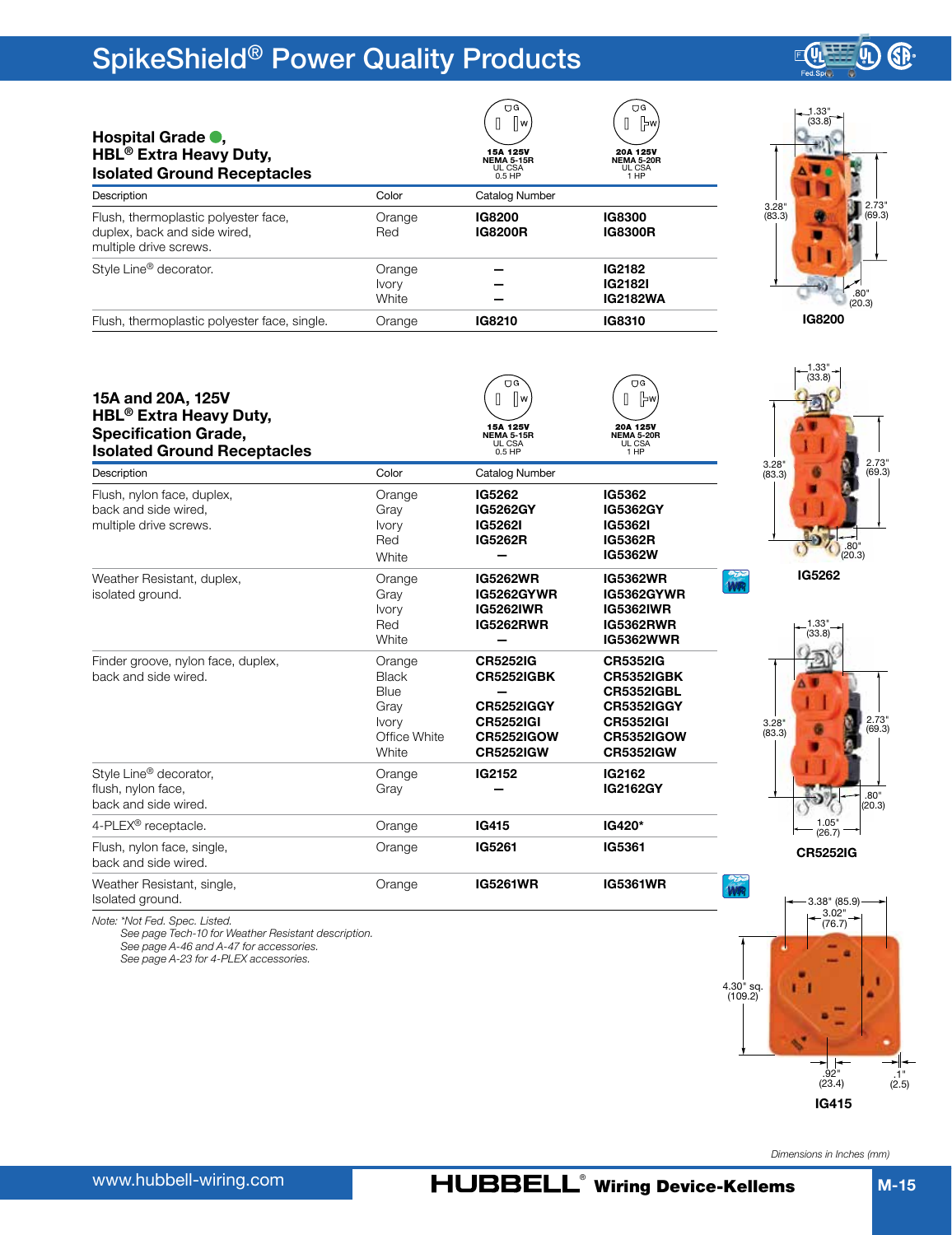



**[IG5352](http://ecatalog.hubbell-wiring.com/productinformation/specsheets/3A/Live/PDF/IG5352_cart.pdf)**









| Dimensions in Inches (mm) |  |  |  |  |
|---------------------------|--|--|--|--|
|---------------------------|--|--|--|--|

| <b>Hubbell-PRO Heavy Duty</b><br><b>Specification Grade</b> |              | ΠG<br>   w<br>15A 125V<br><b>NEMA 5-15R</b><br>UL CSA<br>$0.5$ HP | ΠG<br> של <br>20A 125V<br><b>NEMA 5-20R</b><br>UL CSA<br>1 HP |
|-------------------------------------------------------------|--------------|-------------------------------------------------------------------|---------------------------------------------------------------|
| Description                                                 | Color        | Catalog Number                                                    |                                                               |
| Smooth face, duplex,                                        | Orange       | IG5252                                                            | IG5352                                                        |
| back and side wired.                                        | Almond       | <b>IG5252AL</b>                                                   | <b>IG5352AL</b>                                               |
|                                                             | Gray         | <b>IG5252GY</b>                                                   | <b>IG5352GY</b>                                               |
|                                                             | <b>Ivory</b> | IG5252I                                                           | <b>IG53521</b>                                                |
|                                                             | Light Almond | <b>IG5252LA</b>                                                   | IG5352LA                                                      |
|                                                             | White        | IG5252W                                                           | IG5352W                                                       |
| Tamper-Resistant,                                           | Orange       | <b>IG5252TR</b>                                                   | <b>IG5352TR</b>                                               |
| smooth face, duplex,                                        | <b>Ivory</b> | <b>IG5252ITR</b>                                                  | <b>IG5352ITR</b>                                              |
| back and side wired.                                        | White        | <b>IG5252WTR</b>                                                  | <b>IG5352WTR</b>                                              |

*Note: See page Tech-10 for Tamper-Resistant description.*

## **Commercial Specification Grade**

| Description                                                                | Color                                                             | Catalog Number                                                                                         |                                                                                                               |
|----------------------------------------------------------------------------|-------------------------------------------------------------------|--------------------------------------------------------------------------------------------------------|---------------------------------------------------------------------------------------------------------------|
| Smooth face, duplex,<br>side wired.                                        | Orange<br>Almond<br>Grav<br><b>Ivory</b><br>Light Almond<br>White | <b>IG15CR</b><br><b>IG15CRAL</b><br><b>IG15CRGRY</b><br>IG15CRI<br><b>IG15CRLA</b><br><b>IG15CRWHI</b> | <b>IG20CR</b><br><b>IG20CRAL</b><br><b>IG20CRGRY</b><br><b>IG20CRI</b><br><b>IG20CRLA</b><br><b>IG20CRWHI</b> |
| Style Line <sup>®</sup> decorator;<br>smooth face; back and<br>side wired. | Orange<br>Almond<br>Grav<br><b>Ivory</b><br>Light Almond<br>White | <b>IG15DR</b><br>IG15DRAL<br><b>IG15DRGRY</b><br>IG15DRI<br><b>IG15DRLA</b><br>IG15DRWHI               | <b>IG20DR</b><br><b>IG20DRAL</b><br><b>IG20DRGRY</b><br><b>IG20DRI</b><br><b>IG20DRLA</b><br><b>IG20DRWHI</b> |

| 15A and 20A, 250V<br>HBL <sup>®</sup> Extra Heavy Duty,<br><b>Specification Grade,</b><br><b>Isolated Ground Receptacles</b> |        | UG<br>$\equiv$<br>15A 250V<br><b>NEMA 6-15R</b><br>UL CSA<br>1.5 HP | UG<br>ŀ<br>$\equiv$<br><b>20A 250V</b><br><b>NEMA 6-20R</b><br>UL CSA<br>2 HP |
|------------------------------------------------------------------------------------------------------------------------------|--------|---------------------------------------------------------------------|-------------------------------------------------------------------------------|
| Description                                                                                                                  | Color  | Catalog Number                                                      |                                                                               |
| Flush, nylon face, duplex,<br>back and side wired,<br>multiple drive screws.                                                 | Orange | IG5662                                                              | IG5462                                                                        |
| Flush, nylon face, single.                                                                                                   | Orange | IG5661                                                              | IG5461                                                                        |

| 30A, 125V and 250V<br><b>Isolated Ground Receptacles</b> | <b>IP20</b><br><b>SUITABILITY</b> | ΟG<br>뒨<br>W<br>30A 125V<br><b>NEMA 5-30R</b><br>UL CSA<br>2 HP | ΠG<br>-<br>30A 250V<br>NEMA 6-30R<br>UL CSA<br>2 HP |
|----------------------------------------------------------|-----------------------------------|-----------------------------------------------------------------|-----------------------------------------------------|
| Description                                              | Color                             | Catalog Number                                                  |                                                     |
| Single receptacle,<br>2 pole, 3 wire grounding.          | Orange                            | <b>IG9308</b>                                                   | IG9330                                              |

 $\overline{\phantom{a}}$ 

 $\overline{\phantom{a}}$ 

 $\frown$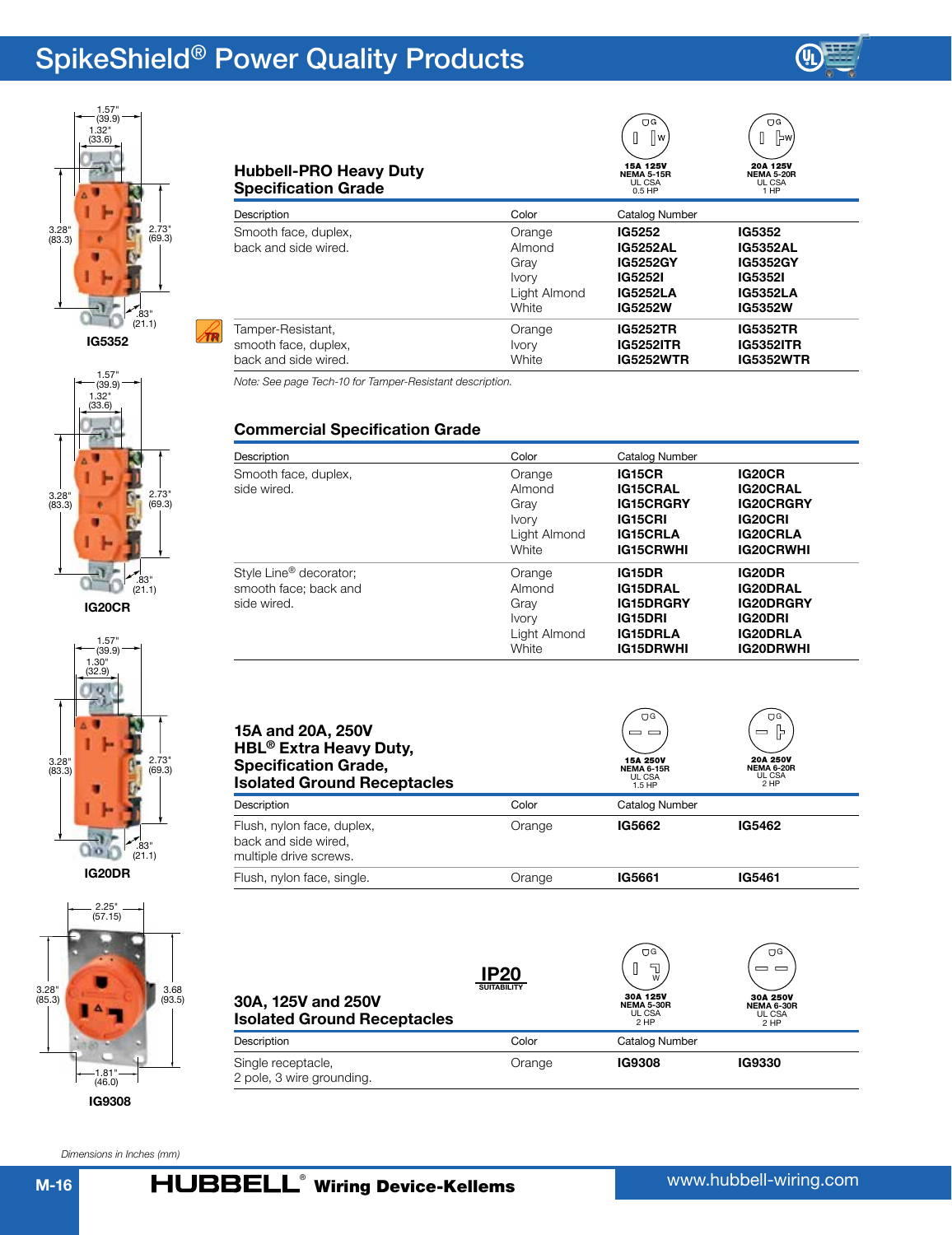## **Features and Benefits**

## **Isolated Ground Twist-Lock® Receptacles**

Hubbell uses insulation barrier construction to isolate the ground contacts from the mounting strip, providing a clean, noise-free ground for sensitive equipment.

Face color-coding by voltage facilitates locating and mating of proper devices.







### Housing Design

- Impact-resistant nylon face
- Boss diameter is 1.56 in. (39.6) on 20 and 30A devices, simplifying installation
- Glass-filled thermoplastic polyester base is heat and impact resistant, providing dimensional stability and strength



#### **Terminals**

• Back and side wiring capability provides easy installation with stranded or solid wire



#### Mounting Strap

- All-brass mounting and grounding system provides a low resistance ground path
- Automatic self-grounding clip assures ground continuity between mounting strap and metal wall box



## **Contacts**

- Insulation barrier construction first patented by Hubbell isolates ground contact from the mounting strap
- Wire restraint recess for both back and side wiring reduces terminal loosening
- One-piece contact with long spring arm (low stress) and oxide cutting nibs; prevents stress and overheating



### **Identification**

- Color-coding by voltage rating helps ensure mating of proper devices
- Amperage and voltage clearly indicated



#### Wiring

- #10 silicon bronze terminal screw provides excellent strength and resistance to corrosion and stripping
- Accommodates both back and side wiring
- External back wiring allows visual inspection of terminations

## HUBBELL<sup>®</sup> Wiring Device-Kellems